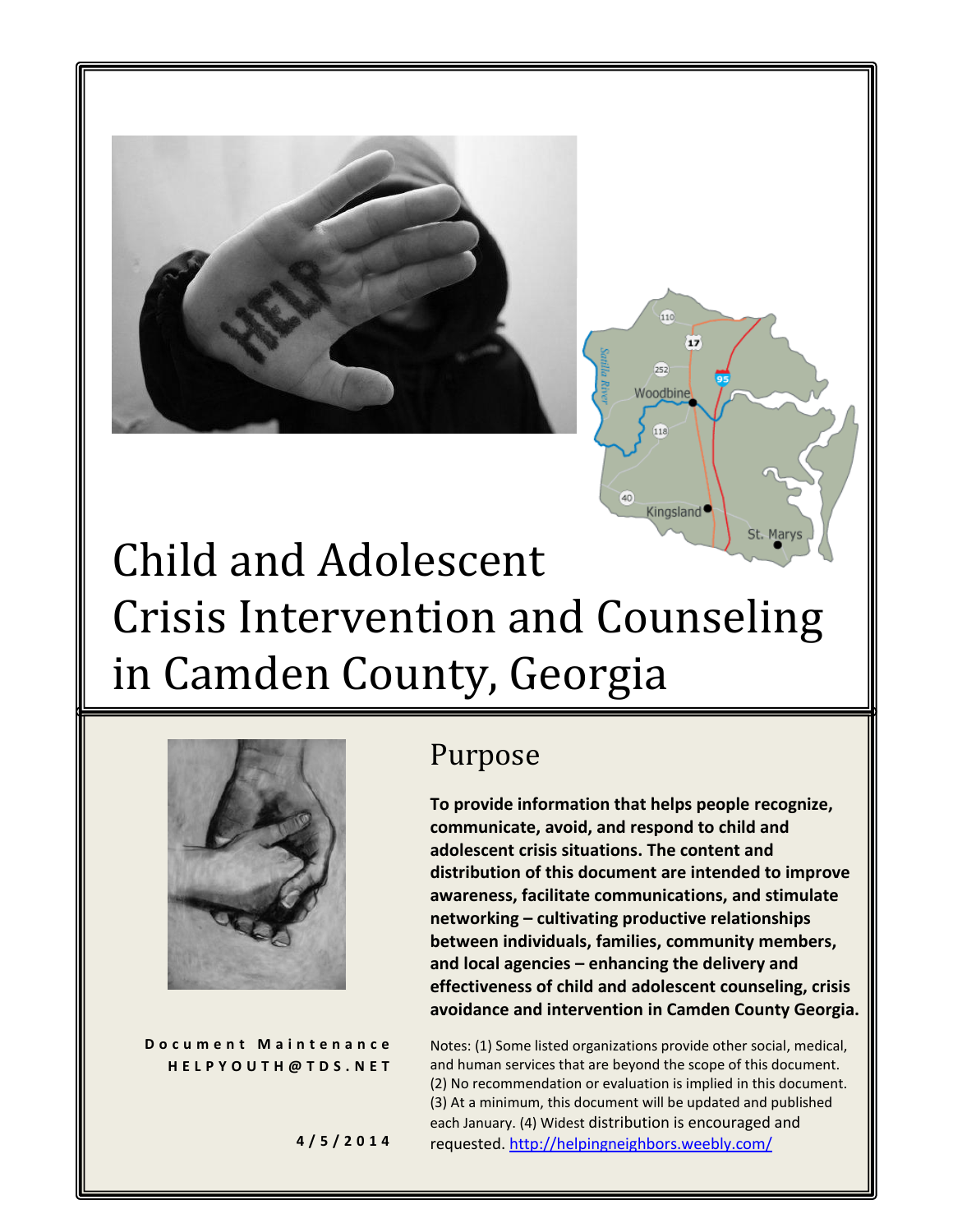# **Table of Contents**

| Maltreatment (Abuse and Neglect) - Crisis Intervention and Counseling Quick-Guide 5    |  |
|----------------------------------------------------------------------------------------|--|
|                                                                                        |  |
|                                                                                        |  |
| Violent and Risky Sexual Behaviors - Crisis Intervention and Counseling Quick-Guide 12 |  |
|                                                                                        |  |
|                                                                                        |  |
|                                                                                        |  |
|                                                                                        |  |
|                                                                                        |  |
| ٠                                                                                      |  |
| ٠                                                                                      |  |
| ٠                                                                                      |  |
| $\bullet$                                                                              |  |
| ٠                                                                                      |  |
|                                                                                        |  |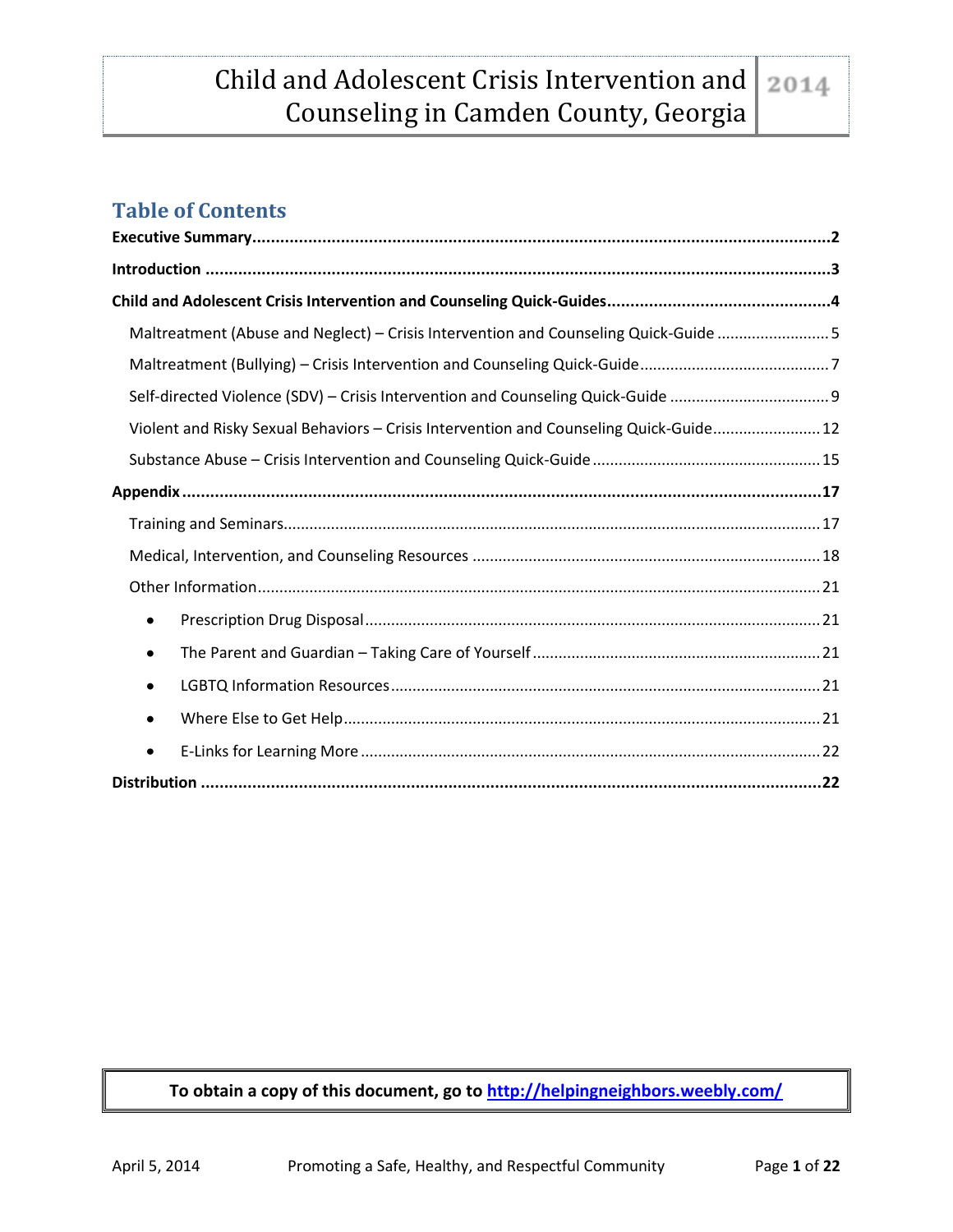# <span id="page-2-0"></span>**Executive Summary**

This document is provided as a community service for widest public dissemination. It is a consolidation of selected articles from referenced organizations and subject matter experts – defining and discussing the social and developmental challenges confronting children and teenagers in our community; as well as options and resources for preemptive and remedial actions. In electronic format, this document employs [hyperlinks;](http://www.techterms.com/definition/hyperlink) facilitating access to related information – internal and external to this document.

#### **The Problem:**

- As a minor a young person, have you ever said: "I am in jeopardy (or in harm's way) and I do not know who to turn to for advice and help."? Or,
- $\bullet$  As a concerned person of any age, have you ever said:
	- $\circ$  "I wonder if that young person is in jeopardy (or harm's way) how can I tell?"; or
	- $\circ$  "I know this young person that is in jeopardy (or harm's way) and I do not know how to help or who to inform."

**The Purpose** of the document is to help people in Camden County Georgia find the information needed to answer these questions – to help reestablish and maintain the wellbeing of the young person in question.

**The Method** that this document uses to satisfy the stated purpose is to present child and adolescent crisis-specific quick-guides; designed to help the reader understand basic information regarding the crisis scenario – including possible immediate actions and how to connect with first tier (immediate response and gateway) and second tier (supplemental response) resources.

The **[Appendix](#page-17-0)** provides an alphabetical list of referral, counseling, and intervention resources; as well as related information, training opportunities, and seminar schedules.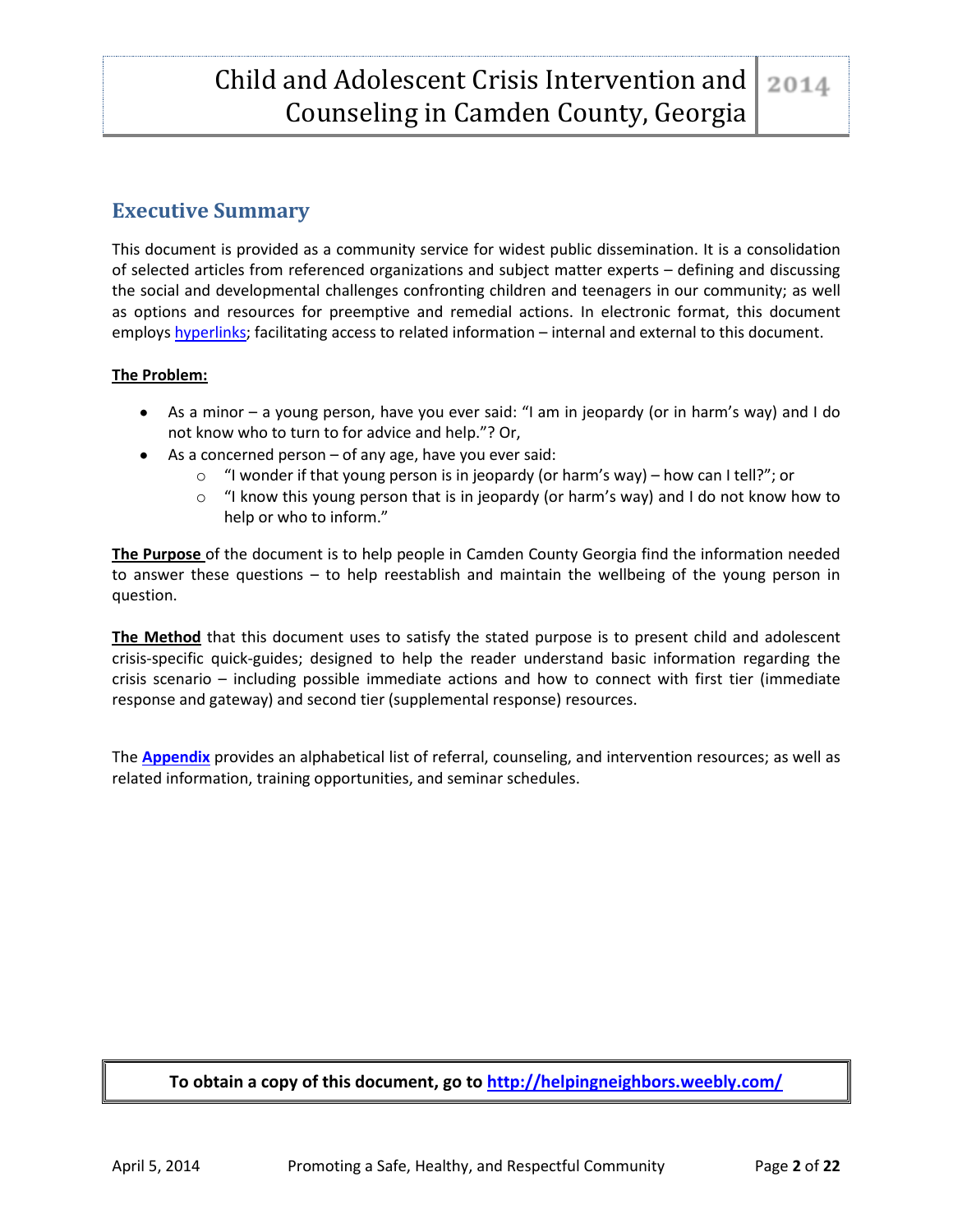# <span id="page-3-0"></span>**Introduction**

Children – also referred to as minors – pass through several stages on their road to becoming adults. For most people, there are four stages of growth where they learn and develop: infancy (birth to age 2), early childhood (ages 3 to 8 years), later childhood (ages 9 to 12) and adolescence (ages 13 to 18). In our society, with few exceptions, a legal adult is a person who has attained the age of majority (i.e. 18) and is therefore regarded as independent, self-sufficient, and responsible.

As you read this document and the cited references, you will notice differences in age-group definitions. In this document, a child is a person that is pre-pubescent and an adolescent is a person that has reached puberty through to the legal age of adulthood  $-18$ . When the condition, factor or subject discussed is specific to a *child* or *adolescent*, the applicability is specified in the explanation. Otherwise, the group-terms *child* and *adolescent* are equally applicable for the subject being discussed.

For children, adolescents and their parents, age-appropriate development is a time of excitement and of anxiety; of happiness and of troubles; of discovery and of bewilderment; and of breaks with the past and links with the future. It is a confusing time – for the child and adolescent experiencing these phases of life; for the parents who are nurturing their child during his or her progression through these stages; for other adults charged with enhancing the development of youth during this period of life, and – with disturbing, historically unprecedented frequency – for adolescents who themselves find themselves in the role of parents.

The key function of a child's family is to raise the young person in as healthy a manner as possible. The parents' role is to provide the child with a safe, secure, nurturing, loving, and supportive environment – one that allows the offspring to have a happy and healthy youth. This sort of experience allows the youth to develop the knowledge, values, attitudes, and behaviors necessary to become an adult making a productive contribution to self, family, community, and society. What a parent does to fulfill these "duties" of his or her role is termed parenting; in other words, parenting is a term that summarizes behaviors used by a person – usually, but, of course, not exclusively, the mother or father – to raise a child.

Unfortunately, not all of our youth live in a stable, nurturing family environment. Also, some wellmeaning parents and families are not up to the task – the confrontation – the crisis – presented by their young family member. These variations influence both the way parents interact with youth and, in turn, the behavior of children and adolescents.

With the receipt of comments and constructive criticism from our community, this document will be further developed and refined; continuing with the objective to fill the information gap regarding crisis avoidance and intervention from the perspective of the child and adolescent; as well as the parents and adults charged with enhancing the development of youth in Camden County, Georgia.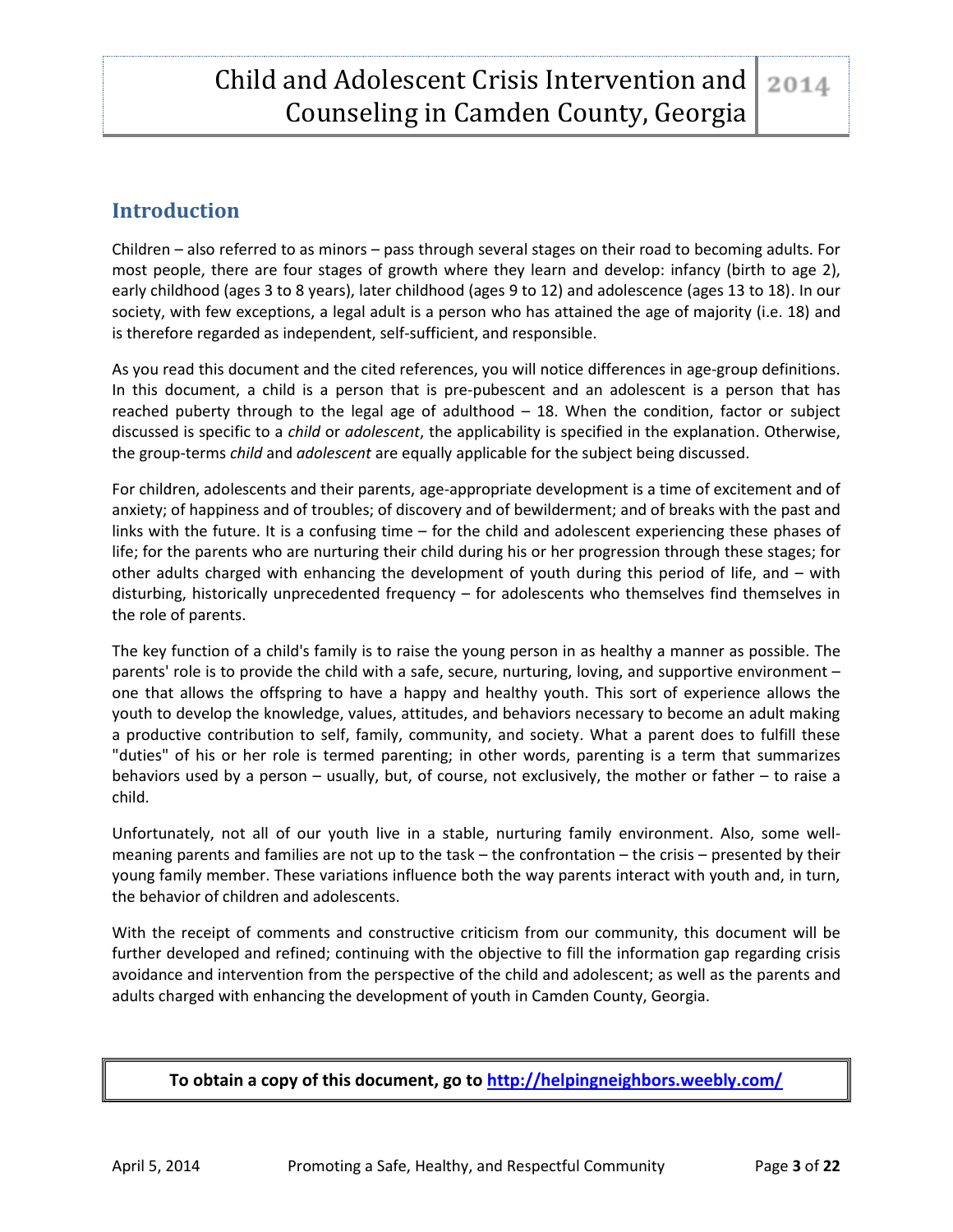# <span id="page-4-0"></span>**Child and Adolescent Crisis Intervention and Counseling Quick-Guides**

A set of crisis-specific information is provided in this "Quick-Guide" section. Each "Quick-Guide" includes:

- A general definition of the subject condition or event;
- A brief statement regarding the condition or event indicators, warning signs, and/or risk factors;
- Available immediate and/or initial response actions; and
- Contact information for education, counsel, and Intervention.

Referenced organizations, subject matter experts, and information details can be accessed by selecting the **hyperlink** embedded in key words and phrases.

Note: To view some videos,

- [Adobe Flash Player is required](http://get.adobe.com/flashplayer/)
- [Flash Player Help / No video display | Flash Player](http://helpx.adobe.com/flash-player/kb/no-video-display-flash-player.html)
- [How to watch Flash videos on your new iPad](http://www.imore.com/watch-adobe-flash-videos-ipad)
- [The App Store alternative for Flash on the iPad](http://www.imore.com/watch-adobe-flash-videos-ipad)
- [How To Play Flash Videos On Your iPhone, iPod Touch and iPad](http://www.guidingtech.com/16698/play-flash-videos-iphone-ipad-ipod-touch/)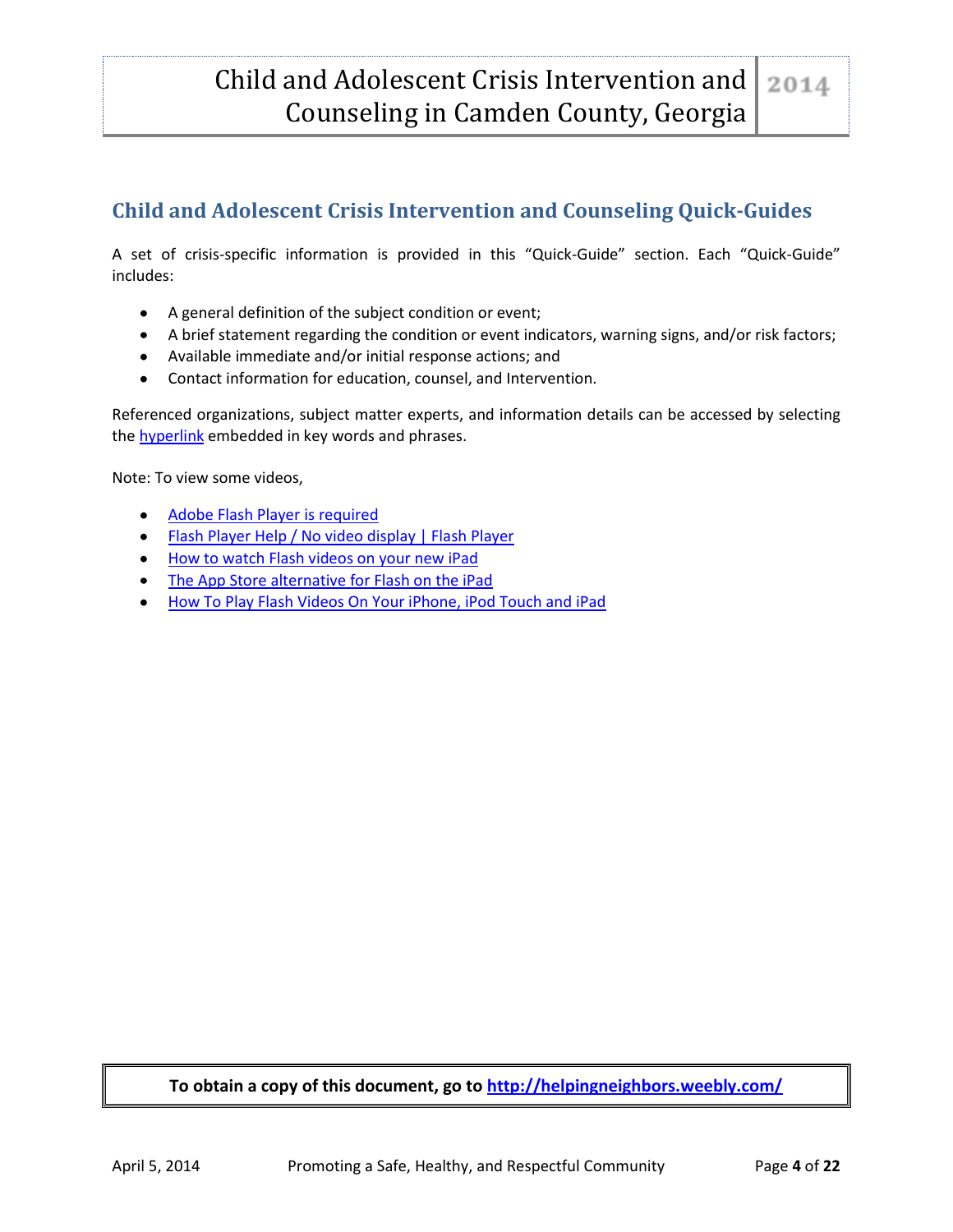# <span id="page-5-0"></span>**Maltreatment (Abuse and Neglect) – Crisis Intervention and Counseling Quick-Guide**

#### **Definition**

[Maltreatment](http://www.cdc.gov/violenceprevention/childmaltreatment/definitions.html) is any act of commission or omission by a parent or a [caregiver](https://www.ffcmh.org/sites/default/files/Glossary%20of%20Terms%20Child%20&%20Adolescent%20Mental%20Health.pdf) (e.g. clergy, coach, or teacher) that results in harm, potential for harm or threat of harm to a child.

- Child abuse is an act of commission that deliberately inflicts harm, whether physical or emotional, that results in a child or adolescent experiencing pain, fear, emotional anguish, and distrust. Examples include physical abuse, sexual abuse and psychological abuse.
- Child neglect is an act of omission by failing to provide for a child's basic physical, emotional or educational needs. Examples include providing adequate food, clothing, hygiene, medical care, safety and supervision.

#### **Warning Signs**

[Signs and symptoms](https://www.childwelfare.gov/pubs/usermanuals/childcare/chaptertwo.cfm) of child abuse and neglect vary from child to child. Children have different ways of coping so signs depend on each child's characteristics and environment. Some signs of possible physical abuse may be easy to spot but instances of emotional or sexual abuse may not be immediately evident. [Typical indicators](http://www.speakupbesafe.org/parents/warning-signs-of-abuse-and-neglect-for-parents.pdf) of abuse are unexplained injuries, withdrawal, absence from school and unexplained fear or panic.



#### **Responsive Actions –** [if you are being abused or neglected](http://kidshealth.org/kid/feeling/emotion/handle_abuse.html)**:**

- If there is immediate physical danger or a weapon is involved, call  $9-1-1 -$  law enforcement; otherwise,
- If you are injured, go to the **[Emergency Room](http://www.sghs.org/services/emergency-medicine/)** at the Southeast Georgia Health System, Camden Campus, [2000 Dan Proctor Dr., St. Marys, Ga.;](https://maps.google.com/maps?f=d&hl=en&geocode=&daddr=2000+Dan+Proctor+Dr.+St.+Marys+GA+31558&ie=UTF8&z=7) and/or
- Contact a trusted adult who can help. This includes a relative, a teacher, a coach, or a church leader; and/or
- Contact th[e Camden County Department of Family and Children Services \(DFCS\):](https://dfcs.dhs.georgia.gov/child-abuse-neglect)
	- o During a weekday from 9-5, call (912) 262-3260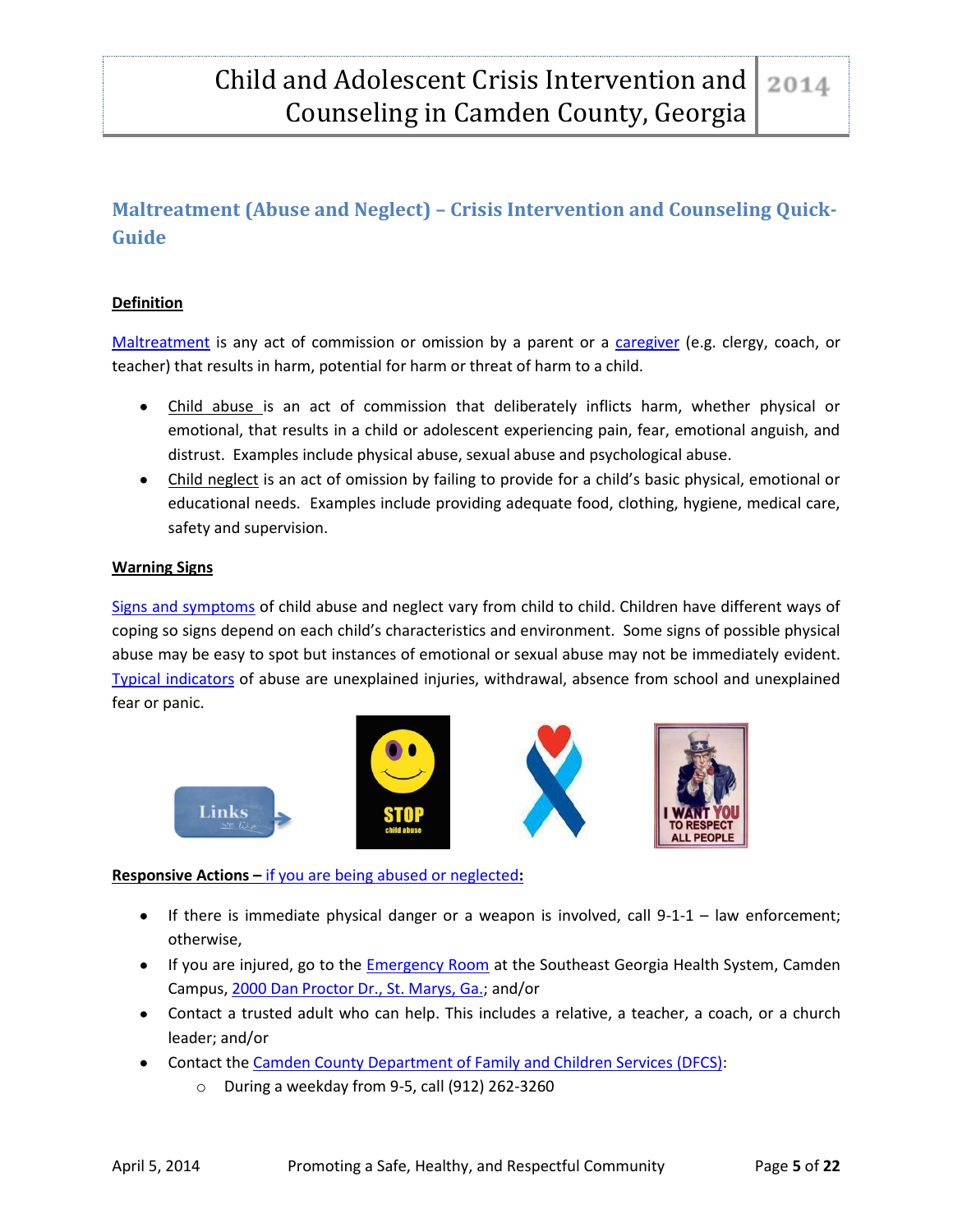- o After hours and on holidays and weekends, call (855) 422-4453; and/or
- TEXT "CTL" TO 741741 [The Crisis Text Line](http://www.crisistextline.org/) (CTL) for free, 24/7, emotional support and information from a trained specialist; and/or
- Members of an active duty military family can also contact the local [Fleet and Family Support](http://www.cnic.navy.mil/regions/cnrse/installations/navsubbase_kings_bay/ffr/support_services/counseling_and_assistance.html)  [Center](http://www.cnic.navy.mil/regions/cnrse/installations/navsubbase_kings_bay/ffr/support_services/counseling_and_assistance.html) at (912) 573-4512 or (912) 573-4222 for counsel and referral.

#### **Responsive Actions -** [If you suspect child or adolescent abuse or neglect](http://www.helpguide.org/mental/child_abuse_physical_emotional_sexual_neglect.htm)**:**

- If there is immediate physical danger or a weapon is involved, call  $9-1-1 -$  law enforcement; otherwise,
- [When talking with an abused or neglected young person:](http://www.helpguide.org/mental/child_abuse_physical_emotional_sexual_neglect.htm#helping) (1) Avoid denial and remain calm. (2) Don't interrogate - let the young person explain to you in his or her own words what happened; (3) Reassure the young person that they did nothing wrong. (4) Safety comes first. If you feel that your safety or the safety of the young person would be threatened if you try to intervene, make an anonymous report and leave it to the professionals; and/or
- Perform (or help the young person perform) one or more of the actions listed above in "Responsive Actions – if you are being abused or neglected".

#### **Notes:**

- 1) [Anyone can report suspected abuse or neglect,](http://dhs.georgia.gov/sites/dhs.georgia.gov/files/DFCS.CPS%205.12.pdf) and all reports will lead to a professional investigation. [Certain groups](http://www.georgialibraries.org/dir_mtg/12_2012/Mandatory-reporting-child-abuse-Nov-2012.pdf) of professionals and volunteers are [mandated by law to report](https://www.childwelfare.gov/pubs/usermanuals/childcare/chapterthree.cfm) any suspected abuse or neglect.  $Ga. Code 19-7-5$  (revised 2012), expands and clarifies the code regarding volunteers and clergy. An online course is provided at [Mandated Reporters: Critical](https://www.prosolutionstraining.com/hostedcourses/hostcode.cfm?hostid=18)  [Links in Protecting Children in Georgia.](https://www.prosolutionstraining.com/hostedcourses/hostcode.cfm?hostid=18)
- 2) Additional Services: \* [Gateway Behavioral Services of Camden County,](http://www.gatewaybhs.org/CountyCamden.htm) (912) 576-4357; [\\* Family](http://www.familymattersofcoastalga.org/)  [Matters Of Coastal Georgia, Inc.;](http://www.familymattersofcoastalga.org/) (912) 510-3770; \* [Safe Harbor](http://www.safeharborcenterinc.org/services/) – (912) 729-7620; [\\* CAMDEN](http://www.camdencountycasa.org/index.html)  [COUNTY COURT APPOINTED SPECIAL ADVOCATES \(CASA\)](http://www.camdencountycasa.org/index.html) – (912) 882-3119; \* [Lighthorse](http://www.lighthorse.org/service/behavioral-healthcare/)  [Healthcare, Inc.](http://www.lighthorse.org/service/behavioral-healthcare/) – (912) 207-4695; \* [USA National Child Abuse Hotline,](http://www.childhelp.org/pages/hotline-home) (800) 422-4453 (24/7)
- 3) Additional Information: \* [Camden County Health Needs Assessment;](http://www.camdenfamilies.org/what_we_do/studies.html) \* [Facts and Statistics;](http://georgiacenterforchildadvocacy.org/facts-and-statistics/) \* [Fact Sheets;](http://children.georgia.gov/fact-sheets) \* Geo[rgia's Children](http://www.cwla.org/advocacy/statefactsheets/2012/georgia.pdf); \* [Georgia Youth](http://www.gadoe.org/Curriculum-Instruction-and-Assessment/Curriculum-and-Instruction/Documents/SAFE%20AND%20DRUGFREE/Training%20Manual_v2_10-24-12.pdf) – Ga. DOE; \* [Reporting child abuse and](http://www.helpguide.org/mental/child_abuse_physical_emotional_sexual_neglect.htm#reporting)  [neglect;](http://www.helpguide.org/mental/child_abuse_physical_emotional_sexual_neglect.htm#reporting) \*
- 4) Additional Videos and Podcasts: \* Texting Crisis Text Line [Who We Are;](http://www.crisistextline.org/who-we-are?) \* This video speaks [volumes;](http://childabusesayno.wordpress.com/) \* [How to Recognize Child Abuse and Neglect;](http://www.youtube.com/watch?v=kmrzBqYiSYE&feature=player_embedded) \*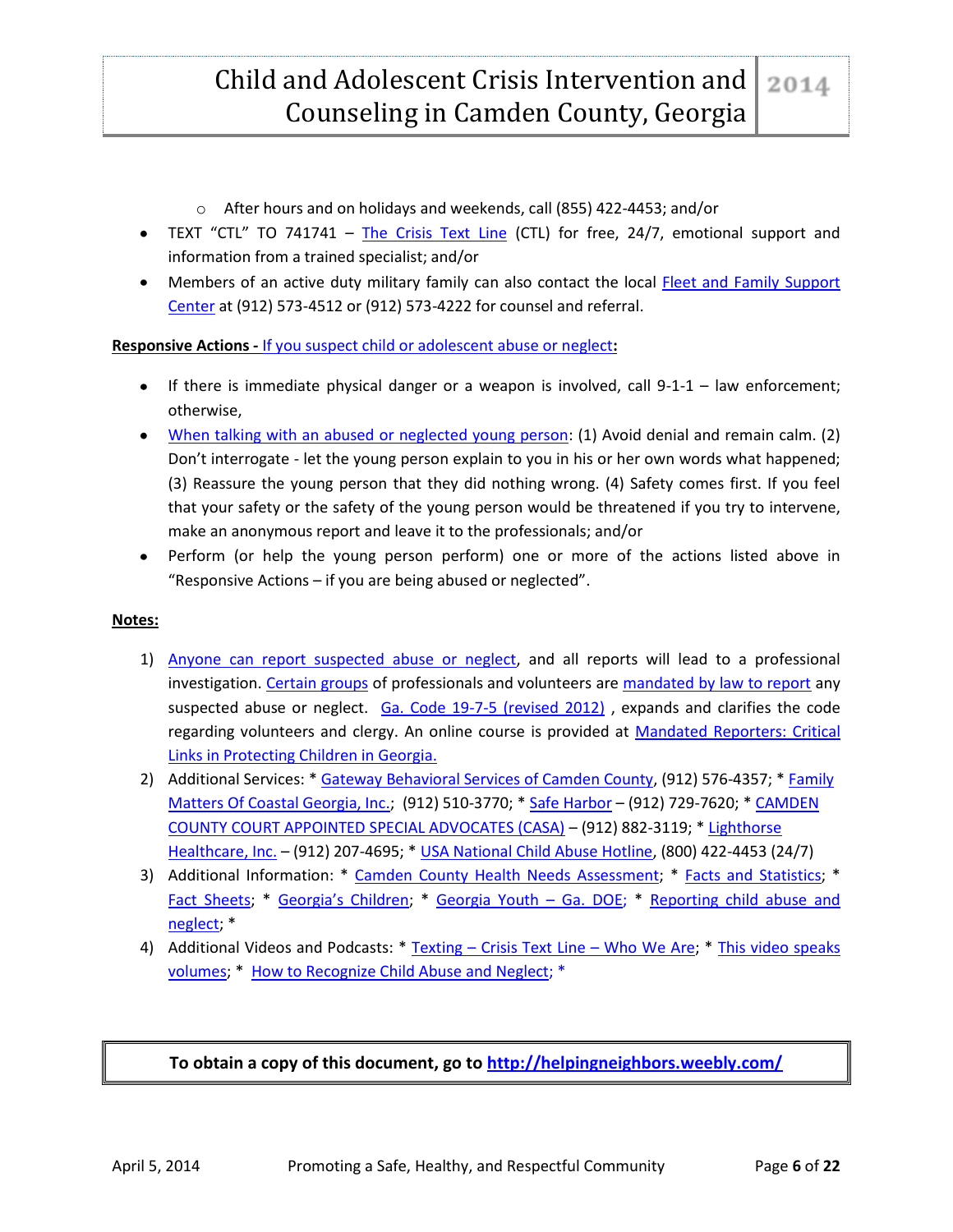# <span id="page-7-0"></span>**Maltreatment (Bullying) – Crisis Intervention and Counseling Quick-Guide**

#### **Definition**

[Bullying is unwanted aggressive behavior](http://www.stopbullying.gov/what-is-bullying/definition/index.html) that involves a real or perceived power imbalance in which the victims find it difficult to defend themselves. Bullying can be physical, verbal, or emotional and can occur anywhere, at [home,](http://www.befrienders.org/bullying-at-home) at [school or school events,](http://www.stopbullying.gov/prevention/at-school/index.html) online [\(cyberbullying\)](http://www.stopbullying.gov/cyberbullying/what-is-it/index.html) or in [a teen dating](http://www.education.com/reference/article/bullying-sexual-harassment-dating/) situation. Bullying acts include making threats, spreading rumors, excluding someone from a group, stalking, ridiculing, or attempting to control the actions or activities of a person in a deliberate hurtful manner.

#### **Warning Signs**

Not all children exhibi[t warning signs,](http://www.violencepreventionworks.org/public/bullying_warning_signs.page) but those who do usually show an abrupt change in behavior. They may have unexplained injuries, lost or destroyed belongings, faked illness, declining school grades, reluctance to go to school or sports programs or engage is self-destructive acts. The speed with which [social media](http://www.internetsafety101.org/socialmedia.htm) can reach a mass audience quickly can result in extremely humiliating messages and visual images. The impact on a child or adolescent being cyberbullied can be immediate and overwhelming, possibly leading to self-abuse or suicidal thoughts or actions. The impact that public embarrassment among peers can place on a young person can be overwhelming.



#### **Responsive Actions –** If you [are being bullied:](http://www.wikihow.com/Tell-Someone-You)

- If there is immediate physical danger or a weapon is involved, call  $9-1-1$  law enforcement; otherwise,
- Talk with your parents, a trusted relative, teacher, coach or church leader; and/or
- If you are in an emotional distress or suicidal crisis, contact the National Suicide Prevention [Lifeline](http://www.suicidepreventionlifeline.org/learn/bullying.aspx) at (800) 273-8255 and speak with a professional counselor; and/or
- TEXT "CTL" TO 741741 [The Crisis Text Line](http://www.crisistextline.org/) (CTL) for free, 24/7, emotional support and information from a trained specialist; and/or
- Call Georgia's [school safety hotline](http://www.gadoe.org/External-Affairs-and-Policy/AskDOE/Pages/School-Safety-Hotline.aspx) at 877-SAY-STOP (877-729-7867); and/or
- Specific to cyberbullying, check smartphones and computers for information identifying the bully. **Do not respond**. If the messages suggest violence, call 9-1-1 – law enforcement; and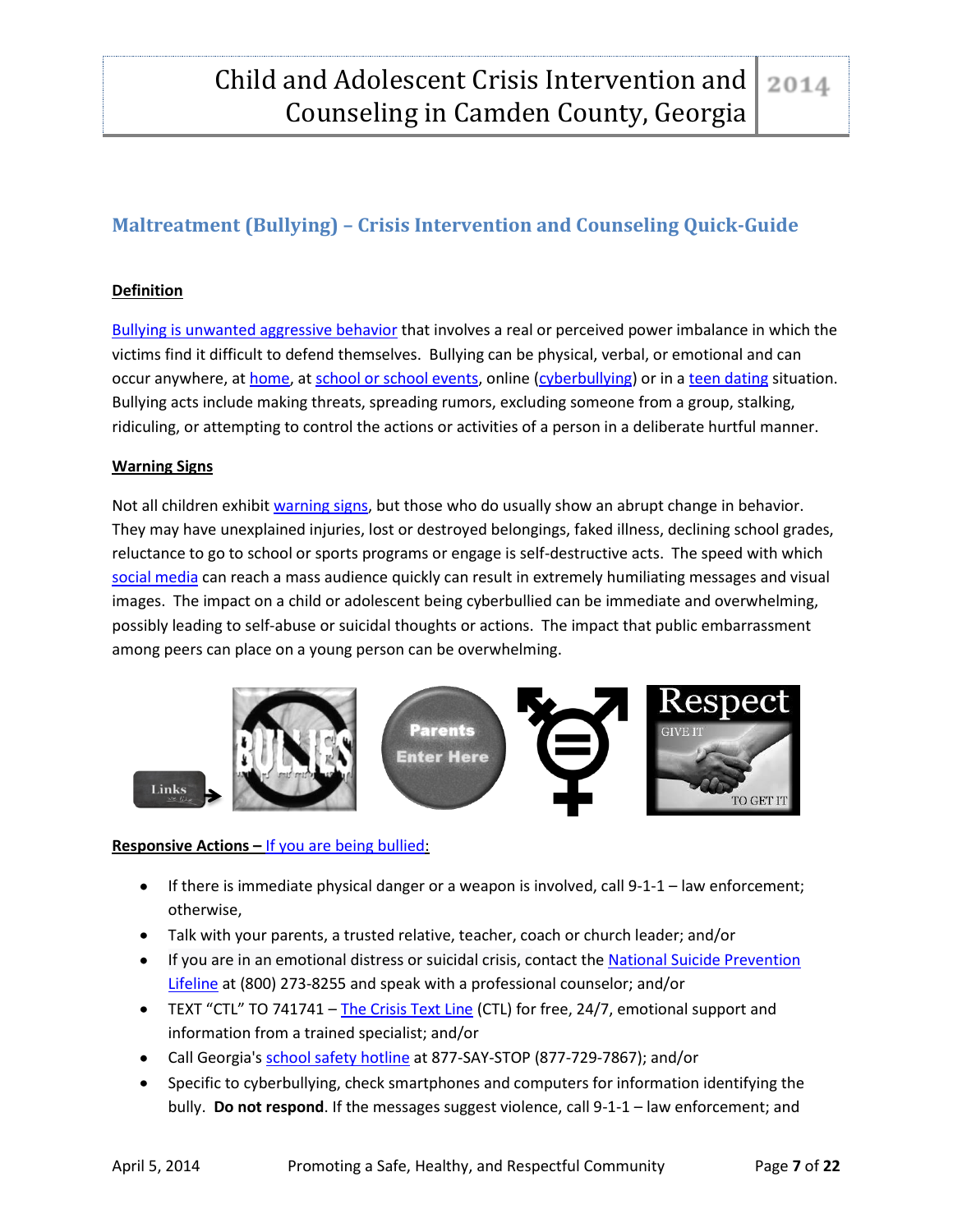**Members of military families may also call the Kings Bay [Fleet and Family Support Center](http://www.cnic.navy.mil/regions/cnrse/installations/navsubbase_kings_bay/ffr/support_services/counseling_and_assistance.html) at 4** (912) 573-4512 or (912) 573-4222.

**Responsive Actions –** [If you suspect that a child or adolescent is being bullied](http://www.parentingideas.com.au/Parents/Bullying/I-think-my-child-is-being-bullied--What-now-)**:**

- [Be more than a bystander.](http://www.stopbullying.gov/videos/2013/04/be-more-than-bystander.html) ... stand up for the person being bullied.
- If there is immediate physical danger or a weapon is involved, call 9-1-1 law enforcement; otherwise,
- If the young person tells you that he or she is being bullied:
	- o If you are a Teacher in the State of Georgia, engage the GDOE Bullying Prevention [Toolkit](https://www.gadoe.org/Curriculum-Instruction-and-Assessment/Curriculum-and-Instruction/Pages/Bullying-Prevention-Toolkit.aspx) and local school guidelines; or
	- $\circ$  If you are the [parent, guardian,](https://www.preventchildabusenc.org/assets/preventchildabusenc/files/$cms$/100/1077.pdf) or [trusted adult,](http://www.youtube.com/watch?v=AVK_v9CD5h8) (1) Reassure the young person that you believe him or her; (2) thank him or her for coming to you, and (3) stress that you will help him or her deal with the situation. (Refer to example scripts, guidelines and advice linked in this bullet); and
	- o Perform (or help the young person perform) one or more of the actions listed above in "Responsive Actions – If you are being bullied".

#### **Notes:**

- 1) Additional Services: \* [Gateway Behavioral Services of Camden County,](http://www.gatewaybhs.org/CountyCamden.htm) (912) 576-4357; \* Family [Matters Of Coastal Georgia, Inc.;](http://www.familymattersofcoastalga.org/) (912) 510-3770; \* [Safe Harbor](http://www.safeharborcenterinc.org/services/) – (912) 729-7620; \* CAMDEN [COUNTY COURT APPOINTED SPECIAL ADVOCATES \(CASA\)](http://www.camdencountycasa.org/index.html) – (912) 882-3119; \* [Lighthorse](http://www.lighthorse.org/service/behavioral-healthcare/)  [Healthcare, Inc.](http://www.lighthorse.org/service/behavioral-healthcare/) – (912) 207-4695; \* [USA National Child Abuse Hotline,](http://www.childhelp.org/pages/hotline-home) (800) 422-4453 (24/7); \* [GLBT National Youth Talk,](http://www.glnh.org/talkline/) (800) 246-7743 (Monday-Friday, 4pm-12 am EST/Saturday, 12pm-5pm EST); \*
- 2) Additional Information: \* [Camden County Health Needs Assessment;](http://www.camdenfamilies.org/what_we_do/studies.html) \* [Facts and Statistics;](http://georgiacenterforchildadvocacy.org/facts-and-statistics/) \* [Fact Sheets;](http://children.georgia.gov/fact-sheets) \* [Georgia's Children](http://www.cwla.org/advocacy/statefactsheets/2012/georgia.pdf); \* [Georgia Youth](http://www.gadoe.org/Curriculum-Instruction-and-Assessment/Curriculum-and-Instruction/Documents/SAFE%20AND%20DRUGFREE/Training%20Manual_v2_10-24-12.pdf) – Ga. DOE; [\\* Reporting child abuse and](http://www.helpguide.org/mental/child_abuse_physical_emotional_sexual_neglect.htm#reporting)  [neglect;](http://www.helpguide.org/mental/child_abuse_physical_emotional_sexual_neglect.htm#reporting) \* [My Child is Being Bullied](http://www.empoweringparents.com/My-Child-is-Being-Bullied.php)—What Should I Do?; \*
- 3) Additional Videos and Podcasts: [No No Bully Music Video;](http://www.youtube.com/watch?v=70Uy7d4b-HY) \* No Bullying [School Video -](http://www.youtube.com/watch?v=V_cX_VEWmcg) Student Made - [Perfect by Pink;](http://www.youtube.com/watch?v=V_cX_VEWmcg) \* Texting – [Crisis Text Line](http://www.crisistextline.org/who-we-are?) – Who We Are; \* [You're Not Alone](http://www.pacer.org/bullying/video/?gclid=CPmix7aY_rwCFcZZ7Aod3yIAJg); \* Signs [your child is being bullied;](http://www.greatschools.org/parenting/bullying/4217-How-to-know-if-you-child-is-being-bullied-video.gs) \* [Department of Education: It Gets Better;](http://www.stopbullying.gov/videos/2013/06/it-gets-better.html) \* Texting – [Crisis Text Line](http://www.crisistextline.org/who-we-are?)  – [Who We Are;](http://www.crisistextline.org/who-we-are?) \* [Teens Speak Out About Bullying;](http://www.kidpower.org/library/videos/walk-in-anothers-shoes/) \* [Kids Talk About Bullying;](http://kidshealth.org/parent/videos/kids-talk-bullying.html?tracking=P_RelatedArticle) \* [Demi Lovato](http://www.youtube.com/watch?v=RVq-sLFu6M4)  [Talks About Cutting Herself;](http://www.youtube.com/watch?v=RVq-sLFu6M4) \*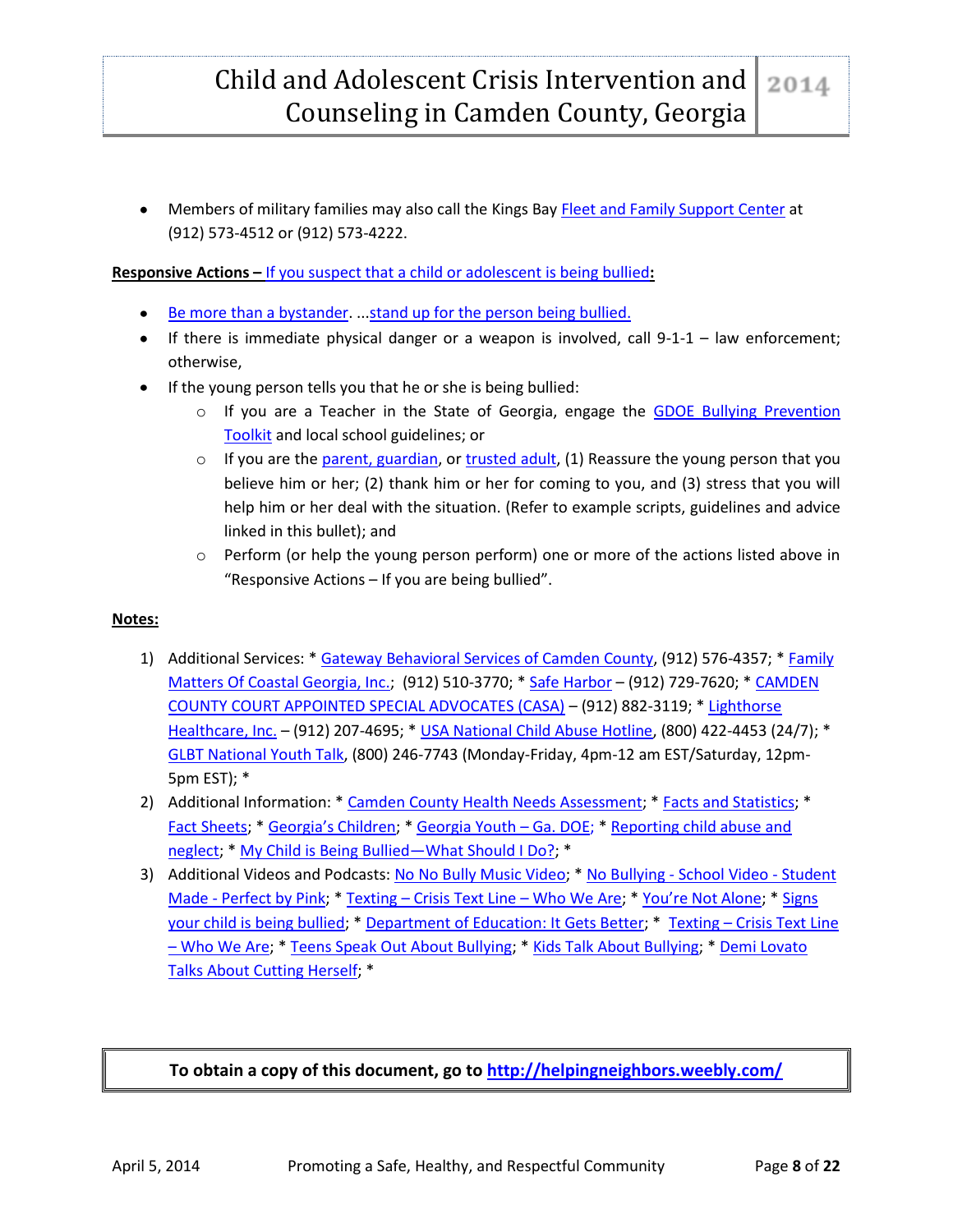# <span id="page-9-0"></span>**Self-directed Violence (SDV) – Crisis Intervention and Counseling Quick-Guide**

#### **Definition**

[Self-directed violence](http://www.cdc.gov/violenceprevention/pdf/self-directed-violence-a.pdf) (SDV) is behavior that deliberately results in injury or the potential for injury to oneself and can result in death. Self-directed violence is categorized into the following:

- **Suicidal** self-directed violence: Behavior that deliberately results in injury or the potential for injury to oneself. There is evidence, whether implicit or explicit, of suicidal intent.
- **Non-suicidal** self-directed violence aka Non-suicidal self-injury (NSSI): Behavior that is selfdirected and deliberately results in injury or the potential for injury to oneself. There is no evidence, whether implicit or explicit, of suicidal intent.

Note: NSSI **does not include** behaviors such as parachuting, gambling, substance abuse, tobacco use or other risk taking activities, such as excessive speeding in motor vehicles. These are complex behaviors some of which are risk factors for SDV but are defined as behavior that while likely to be life-threatening is not recognized by the individual as behavior intended to destroy or injure the self.

#### **Warning Signs of [Suicidal Behavior](http://www.sprc.org/basics/about-suicide)**

- A person in acut[e risk for suicidal behavior](http://www.webmd.com/mental-health/recognizing-suicidal-behavior) may:
	- o Threaten to hurt or kill him or herself, or talk about hurting or killing self; and/or
	- o Look for ways to kill him/herself by seeking access to firearms, available pills, or other means; and/or,
	- o Talk or write excessively about death, dying or suicide.
- [Additional Warning Signs](http://www.webmd.com/depression/guide/depression-recognizing-signs-of-suicide) include:
	- o Increased substance (alcohol or drug) use; and/or
	- o Anxiety, agitation, unable to sleep or sleeping all the time; and/or
	- o Withdrawal from friends, family and society

#### **Warning Signs of [Non-suicidal Self-injury \(NSSI\) Behavior](http://www.jabfm.org/content/23/2/240.full)**

- A variety of circumstances or stress can put young people at an increased risk of self-harm. The loss of a loved one, family conflicts, abuse, bullying, or simply feeling overwhelmed by life can cause them to engage in self-injury[. Warning signs include:](http://socialworkpodcast.blogspot.com/2012/08/non-suicidal-self-injury-nssi-interview.html)
	- o Negative attitudes toward their health or body including eating behaviors such as fasting for binging or abusing alcohol or drugs
	- o Mood swings that include depression or schizophrenic behavior
	- o Wearing clothing designed to cover or hide self-inflicted cuts, burns, bruises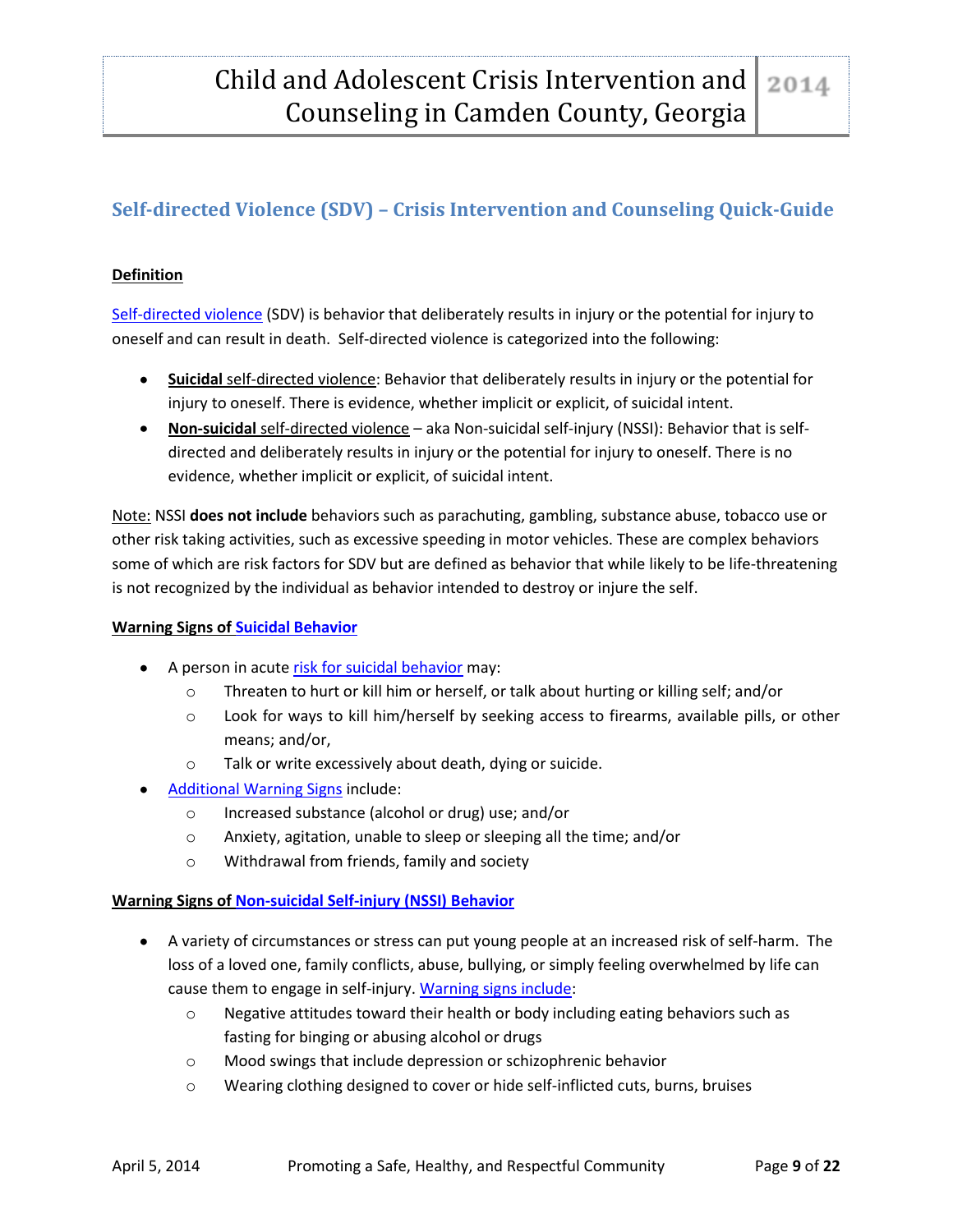

#### **Responsive Actions – [Suicidal Behavior](http://dbhdd.georgia.gov/sites/dbhdd.georgia.gov/files/imported/DBHDD/Individuals/Suicide_Prevention/GeorgiaSuicidePreventionPlan.pdf)**

- If you are experiencing self-directed violence with the intent to die:
	- $\circ$  If there is a weapon involved, Call 9-1-1 law enforcement; and/or
	- $\circ$  [Talk with a trusted adult](http://www.helpguide.org/mental/suicide_prevention.htm) a relative, teacher, coach or church leader who can help you obtain help; and/or
	- o Go to th[e Emergency Room](http://www.sghs.org/services/emergency-medicine/) at the Southeast Georgia Health System, Camden Campus, [2000 Dan Proctor Dr., St. Marys, Ga.;](https://maps.google.com/maps?f=d&hl=en&geocode=&daddr=2000+Dan+Proctor+Dr.+St.+Marys+GA+31558&ie=UTF8&z=7) and/or
	- $\circ$  Contact and talk/text confidentially with a professional counselor trained to listen to your specific concerns and offer assistance. For example:
		- [National Suicide Prevention Lifeline](http://www.suicidepreventionlifeline.org/) at (800) 273-TALK (8255); or
		- [Boys Town](http://www.boystown.org/) at (800) 448-3000; or
		- [The Crisis Text Line \(CTL\)](http://www.crisistextline.org/) TEXT "CTL" TO 741741; and
	- o Members of military families may also call the local [Fleet and Family Support Center](http://www.cnic.navy.mil/regions/cnrse/installations/navsubbase_kings_bay/ffr/support_services/counseling_and_assistance.html) at (912) 573-4512 or (912) 573-4222.
- If you suspect a person is suicidal:
	- o [Don't be afraid to ask someone if they are having suicidal thoughts. It could save a life](http://www.helpguide.org/mental/suicide_prevention.htm).
	- $\circ$  Help the suicidal person with the actions listed above and/or make the applicable reports/notifications on behalf of the suicidal person; and
	- o Without putting yourself in jeopardy, stay with the suicidal person until family or professional assistance is present and engaged; and
	- $\circ$  If you are the youth's parent or legal guardian, seek professional help and counseling from an appropriate service provider. Examples of local service providers are listed below in "Note: 1) Additional Services".

#### **Responsive Actions – [Non-suicidal Self-injury:](http://www.huffingtonpost.com/peggy-andover-phd/self-harm_b_1613574.html)**

- If you are intentionally hurting yourself, ask for help to stop.
	- o [Talk to your parents, family members, guardian, Clergy, and/or other adults that you](http://www.helpguide.org/mental/suicide_prevention.htm)  [trust;](http://www.helpguide.org/mental/suicide_prevention.htm) and/or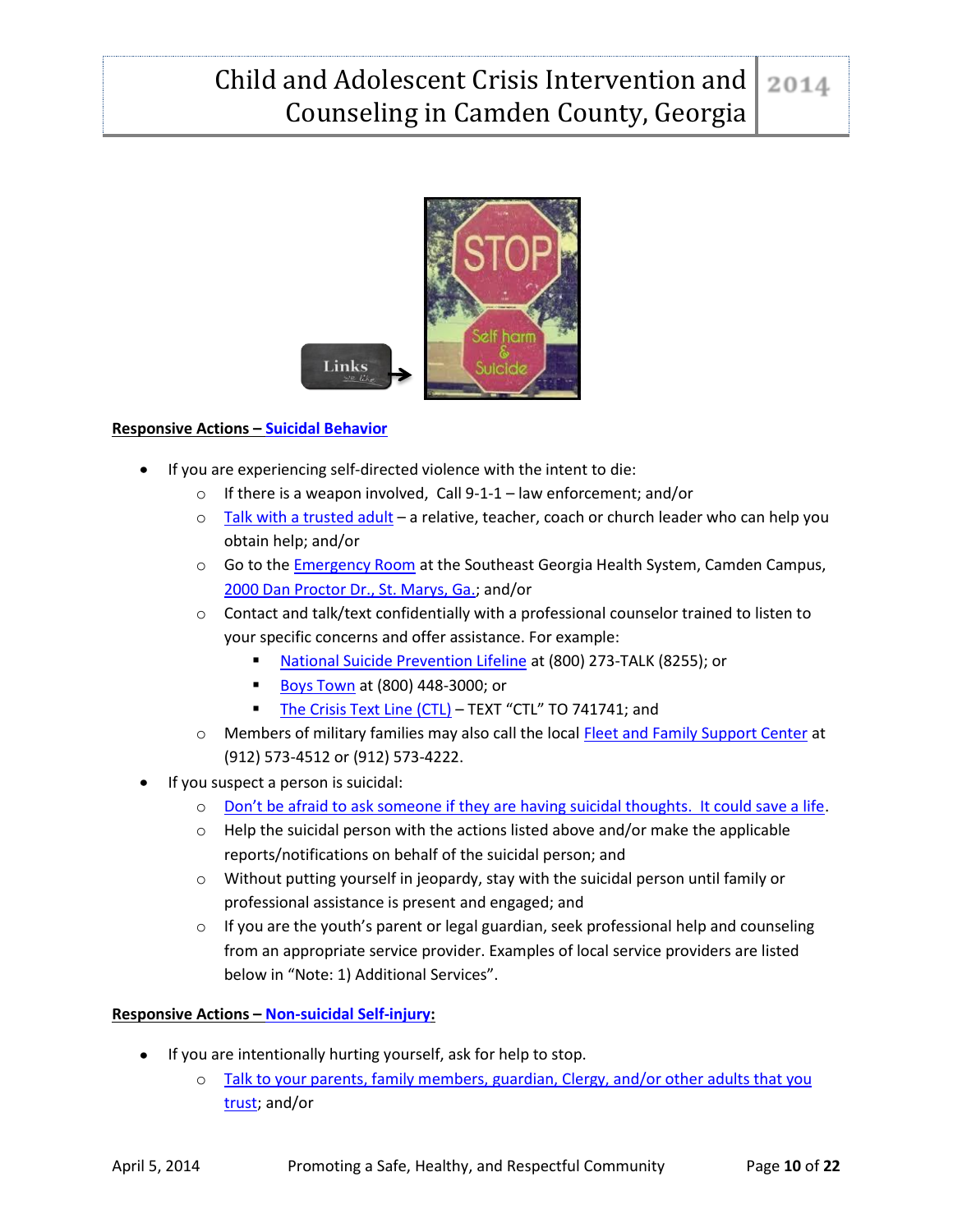#### Child and Adolescent Crisis Intervention and 2014 Counseling in Camden County, Georgia

- $\circ$  If you are injured, go to th[e Emergency Room](http://www.sghs.org/services/emergency-medicine/) at the Southeast Georgia Health System, Camden Campus[, 2000 Dan Proctor Dr., St. Marys, Ga.;](https://maps.google.com/maps?f=d&hl=en&geocode=&daddr=2000+Dan+Proctor+Dr.+St.+Marys+GA+31558&ie=UTF8&z=7) and/or
- o [Using the online form, email SAFE Alternatives](http://www.selfinjury.com/contact/) for information on seeking help; and/or
- $\circ$  Contact and talk/text confidentially with a professional counselor trained to listen to your specific concerns and offer assistance. For example:
	- [S.A.F.E. Alternatives](http://www.selfinjury.com/) at (800) DONTCUT (800-366-8288); or
	- [Boys Town](http://www.boystown.org/) at (800) 448-3000; or
	- [The Crisis Text Line \(CTL\)](http://www.crisistextline.org/) TEXT "CTL" TO 741741
- o Members of military families may also call the Kings Bay [Fleet and Family Support](http://www.cnic.navy.mil/regions/cnrse/installations/navsubbase_kings_bay/ffr/support_services/counseling_and_assistance.html)  [Center](http://www.cnic.navy.mil/regions/cnrse/installations/navsubbase_kings_bay/ffr/support_services/counseling_and_assistance.html) at (912) 573-4512 or (912) 573-4222.
- If you suspect a person is intentionally hurting them self causing immediate destruction of body tissues:
	- o Help the Non-suicidal Self-injury (NSSI) person with the actions listed above, and/or make the applicable reports/notifications on behalf of the NSSI person; and
	- o Without putting yourself in jeopardy, stay with the NSSI person until family or professional assistance is present and engaged; and
	- $\circ$  If you are the youth's parent or legal guardian, seek professional help and counseling from an appropriate service provider. Examples of local service providers are listed below in "Note: 1) Additional Services".

#### **Notes:**

- 1) Additional Services: \* [Gateway Behavioral Services of Camden County,](http://www.gatewaybhs.org/CountyCamden.htm) (912) 576-4357; [\\* Family](http://www.familymattersofcoastalga.org/)  [Matters Of Coastal Georgia, Inc.,](http://www.familymattersofcoastalga.org/) (912) 510-3770; \* [Safe Harbor](http://www.safeharborcenterinc.org/services/) - (912) 729-7620; \* CAMDEN [COUNTY COURT APPOINTED SPECIAL ADVOCATES \(CASA\)](http://www.camdencountycasa.org/index.html) – (912) 882-3119; \* [Lighthorse](http://www.lighthorse.org/service/behavioral-healthcare/)  [Healthcare, Inc.](http://www.lighthorse.org/service/behavioral-healthcare/) – (912) 207-4695; [\\*Coastal Counseling Center,](http://www.coastalcounselingcenter.org/) [St. Marys,](https://maps.google.com/maps?q=104+Lakeshore+Drive,+St+Marys,+Georgia&ie=UTF-8&hq=&hnear=0x88e5028b392029c7:0xab0dbe6b4b1fb5e7,Lakeshore+Dr,+St+Marys,+GA+31558&gl=us&ei=2-AYU67FLOjg0gHHvYHQDg&ved=0CCQQ8gEwAA) (912) 729-1120; [USA](http://www.childhelp.org/pages/hotline-home)  [National Child Abuse Hotline,](http://www.childhelp.org/pages/hotline-home) (800) 422-4453 (24/7); \* [Disaster Distress Helpline,](http://disasterdistress.samhsa.gov/) (800) 985- 5990, Text "TalkWithUs" to 66746, TTY for Deaf/Hearing Impaired, (800) 846-8517; \* and Other [local services.](http://therapists.psychologytoday.com/rms/county/GA/Camden.html)
- 2) Additional Information: [What Is Cutting?;](http://kidshealth.org/teen/your_mind/mental_health/cutting.html) \* [How To Find A Therapist;](http://www.selfinjury.com/referrals/find/) \* Self-Injury In [Adolescents;](http://www.aacap.org/AACAP/Families_and_Youth/Facts_for_Families/Facts_for_Families_Pages/Self_Injury_In_Adolescents_73.aspx) [\\* Camden County Middle School and High School report](http://www.camdenfamilies.org/what_we_do/studies.html) – Self-harm and Suicide **[Indicators](http://www.camdenfamilies.org/what_we_do/studies.html)**
- 3) Additional Videos and Podcasts: \* Texting [Crisis Text Line](http://www.crisistextline.org/who-we-are?)  Who We Are; [\\* Injury Prevention &](http://www.cdc.gov/violenceprevention/socialmedia/podcast.html)  [Control;](http://www.cdc.gov/violenceprevention/socialmedia/podcast.html) [\\* Demi Lovato Talks About Cutting Herself;](http://www.youtube.com/watch?v=RVq-sLFu6M4) \* [I Wish I had Someone To Talk To;](http://www.boystown.org/hotline/videos) \*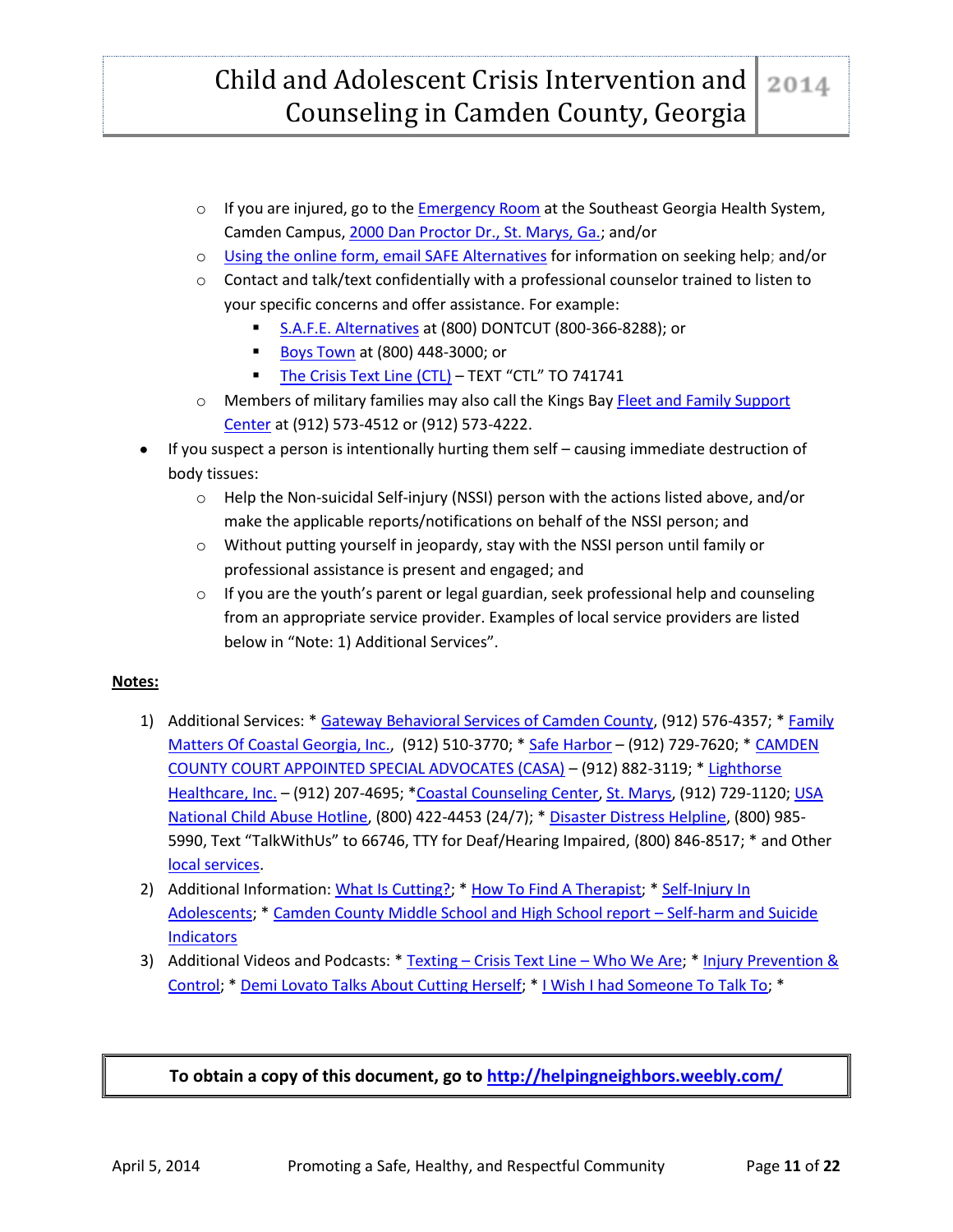# <span id="page-12-0"></span>**Violent and Risky Sexual Behaviors – Crisis Intervention and Counseling Quick-Guide**

#### **Definition**

- [Sexual violence \(aka sexual assault\)](http://www.ovw.usdoj.gov/sexassault.htm) is any [unwanted sexual attention, contact, or activity](http://gwired.gwu.edu/sarcteam/mythsfacts/) that violates a person's trust, autonomy, and feeling of safety. Violent sexual behavior includes rape, attempted rape, incest, molestation, unwanted fondling, pornography or any action against a child or adolescent that harms them in any sexual manner.
- [Risky sexual behavior](http://www.cdc.gov/HealthyYouth/sexualbehaviors/) is commonly defined as behavior that increases one's risk of contracting sexually transmitted infections and experiencing unintended pregnancies. They include having sex at an early age, having multiple sexual partners, having sex while under the influence of alcohol or drugs, and unprotected sex.

#### **Preemptive Actions – Risky Sexual Behavior**

- **[Before A Child Becomes Sexually Active:](http://www.childmind.org/en/posts/articles/2010-10-15-when-worry-about-your-kid-having-sex) Sexual activity is occurring at younger years than ever** and it is difficult for parents and other caregivers to recognize signs. It may be necessary for parents to begin [sex education](http://www.noplacelikehome.org/english.php?p=grade2) at a very early age to help children understand the consequences of risky sexual behavior. While sex education is offered in public schools, parents should not assume it is sufficient to create necessary guidelines or standards. Parental guidance and role modeling i[s necessary at an early age.](http://www.betterhealth.vic.gov.au/bhcv2/bhcarticles.nsf/pages/Sex_education_primary_school_children)
- Before you become sexually active, become informed regarding [contraception,](http://www.hhs.gov/ash/oah/adolescent-health-topics/reproductive-health/contraceptive-use.html) [Sexually](http://www.hhs.gov/ash/oah/adolescent-health-topics/reproductive-health/stds.html)  [Transmitted Disease](http://www.hhs.gov/ash/oah/adolescent-health-topics/reproductive-health/stds.html) (STD)[, pregnancy,](http://www.hhs.gov/ash/oah/adolescent-health-topics/reproductive-health/teen-pregnancy/trends.html) and [teen parenting.](http://www.hhs.gov/ash/oah/oah-initiatives/paf/resources/parenting.html)



#### **Responsive Actions – Sexual Assault**

- **[If you have been sexually assaulted:](https://www.womenshealth.gov/publications/our-publications/fact-sheet/sexual-assault.html#b)** 
	- o Go to a safe location away from the perpetrator.
	- o Preserve all evidence of the assault.
	- o Do not bathe, wash your hands, brush your teeth, eat, or smoke.
	- $\circ$  If you are still at the location of the crime, do not clean or straighten up or remove anything from your surroundings.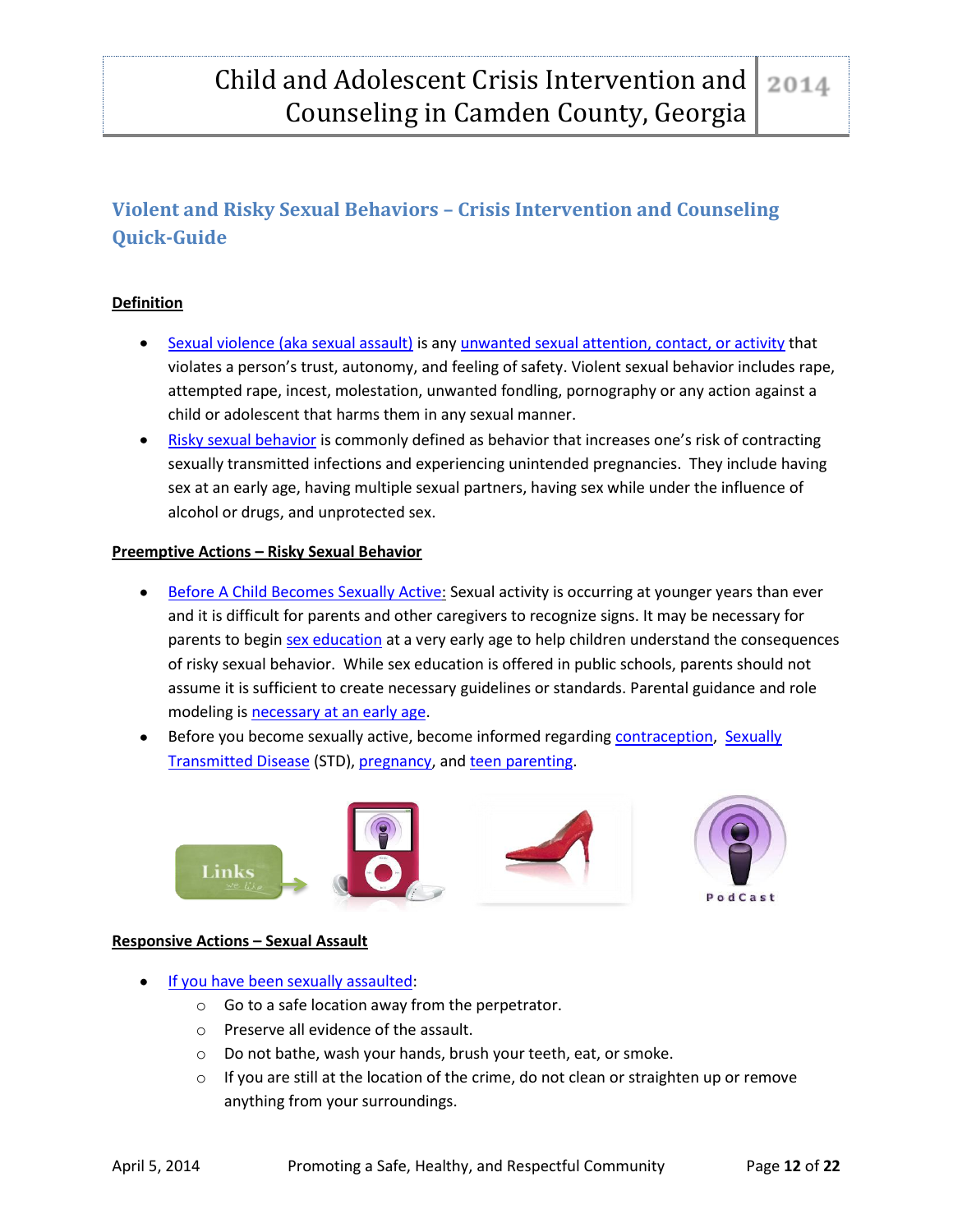# Child and Adolescent Crisis Intervention and Counseling in Camden County, Georgia

- $\circ$  Write down or audio record all the details you can recall about the attack and the attacker.
- o Reach out for help call 9-1-1 (Law Enforcement); and/or
- Go to the *Emergency Room* at the Southeast Georgia Health System, Camden Campus, [2000 Dan Proctor Dr., St. Marys, Ga.;](https://maps.google.com/maps?f=d&hl=en&geocode=&daddr=2000+Dan+Proctor+Dr.+St.+Marys+GA+31558&ie=UTF8&z=7) and/or
- o Contact the *Connie [Smith Rape Crisis Center](http://gnesa.org/content/connie-smith-rape-crisis-center)* in Brunswick at (912) 427-6379; and/or
- $\circ$  Members of military families may also call the Kings Bay Fleet and Family Support [Center](http://www.cnic.navy.mil/regions/cnrse/installations/navsubbase_kings_bay/ffr/support_services/counseling_and_assistance.html) at (912) 573-4512 or (912) 573-4222; and
- [If you know or suspect someone who has been sexually assaulted:](https://www.womenshealth.gov/publications/our-publications/fact-sheet/sexual-assault.html#e)
	- o Help the victim with the actions listed above; and
	- $\circ$  Support the victim be there and listen.
	- $\circ$  Avoid being judgmental, keep from second-guessing and resist placing any blame on the victim.
	- o Be patient. Remember, it will take the victim some time to deal with the crime.
	- $\circ$  Other than safety and health-related questions, try to refrain from asking for details about the incident. Show interest in what the victim says and ask what you can do to help the victim.

#### **Responsive Actions – [Risky Sexual Behavior](http://www.hhs.gov/ash/oah/resources-and-publications/info/parents/just-facts/adolescent-sex.html)**

- **If you think you may have contracted a STD or may be pregnant:** Talk to an adult that you trust, see your family physician, and/or contact a medical facility to be tested and receive counsel and other assistance. For example:
	- o St Marys Clinic[, 905 Dilworth Street,](https://maps.google.com/maps?ie=UTF-8&q=Camden+County+Health+Department&fb=1&gl=us&hq=St+Marys+Clinic,+905+Dilworth+Street&cid=17137336674506562662&ei=VowaU5XyE-jn0wGVyoDACg&ved=0CHwQ_BIwCg) (912) 882-8515; or
	- o Woodbine Clinic, [1501 Georgia Avenue,](https://maps.google.com/maps?ie=UTF-8&q=Camden+County+Health+Department&fb=1&gl=us&hq=St+Marys+Clinic,+905+Dilworth+Street&cid=17137336674506562662&ei=VowaU5XyE-jn0wGVyoDACg&ved=0CHwQ_BIwCg) (912) 576-3040; or
	- o [CareNet Pregnancy Center,](http://coastalcarenet.org/) [203 Lakeshore Point,](https://maps.google.com/maps?ie=UTF-8&q=Camden+County+Health+Department&fb=1&gl=us&hq=St+Marys+Clinic,+905+Dilworth+Street&cid=17137336674506562662&ei=VowaU5XyE-jn0wGVyoDACg&ved=0CHwQ_BIwCg) Suite 203, St. Marys, GA 31558, 912.729.8842, or 877-791-5475 (24/7).
	- o Live Online Chat: [PregnancyDecisionLine.org](http://pregnancydecisionline.org/)
- If you suspect a child or adolescent may have contracted a STD: e.g. If the young person complains of unexplained genital itching, pain or discomfort –
	- o Take the youth to your family physician or one of the medical facilities listed above in the "Responsive Actions- Risky Sexual Behavior".
	- $\circ$  If you are a Navy or Marine Corps family, you can also contact the Fleet and Family Services Center at Members of military families may also call the local [Fleet and Family](http://www.cnic.navy.mil/regions/cnrse/installations/navsubbase_kings_bay/ffr/support_services/counseling_and_assistance.html)  [Support Center](http://www.cnic.navy.mil/regions/cnrse/installations/navsubbase_kings_bay/ffr/support_services/counseling_and_assistance.html) at (912) 573-4512 or (912) 573-4222 for referral.
- If you suspect an unmarried adolescent is pregnant  $-e.g.$  If she shows signs of pregnancy, like gaining weight, unusual anxiety, refusal to attend school, or other changes in behavior –
	- $\circ$  If under 16, schedule an appointment with a family physician or a contact a medical facility. For example: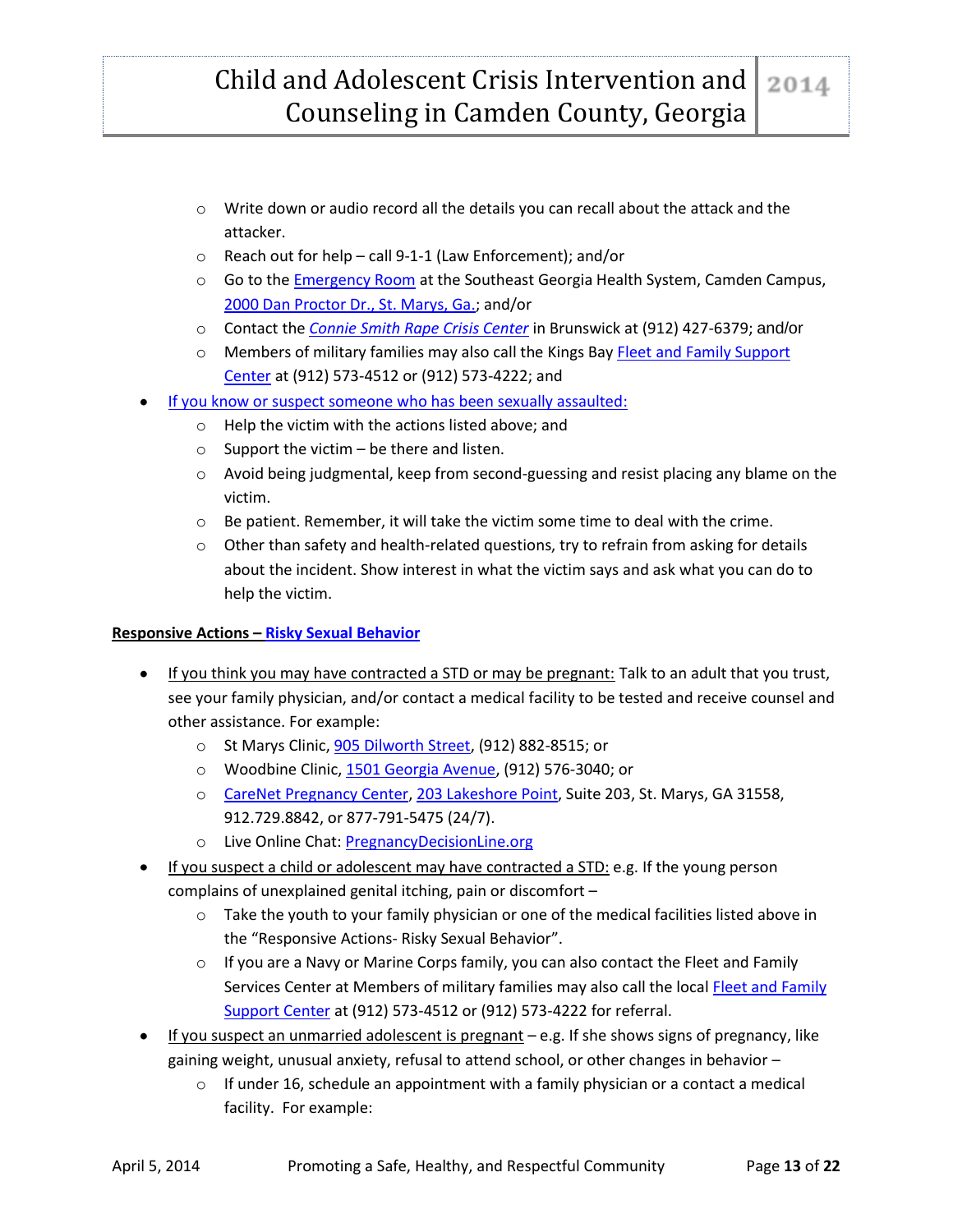# Child and Adolescent Crisis Intervention and Counseling in Camden County, Georgia

- [St Marys Clinic,](http://www.gachd.org/counties/camden_county_health_departmen.php) 905 Dilworth Street, St. Marys, (912) 882-8515;
- [Woodbine Clinic,](http://www.gachd.org/counties/camden_county_health_departmen.php) 1501 Georgia Avenue, Woodbine, (912) 576-3040; and
- [CareNet Pregnancy Center,](http://coastalcarenet.org/) 203 Lakeshore Point, Suite 203, St. Marys, GA 31558; (912 729-8842 and (877) 791-5475 (24/7).
- $\circ$  If you are a Navy or Marine Corps family, you can also contact the Fleet and Family [Services Center](http://www.cnic.navy.mil/regions/cnrse/installations/navsubbase_kings_bay/ffr/support_services/counseling_and_assistance.html) at (912) 573-4512 or (912) 573-4222 for counseling and/or referral.
- $\circ$  If the adolescent is 16 or 17 and believes she is prepared for the pregnancy, get the biological father and family involved. Provide counsel and assistance. When necessary, consult with professional services to help the teens and related families understand the financial, legal and moral obligations of minor parents – each critical for the health and wellbeing of the teen parents, the newborn, and the related family members.

#### **Notes:**

- 1) Additional Services: \* [Gateway Behavioral Services of Camden County,](http://www.gatewaybhs.org/CountyCamden.htm) (912) 576-4357; \* Family [Matters Of Coastal Georgia, Inc.;](http://www.familymattersofcoastalga.org/) (912) 510-3770; \* [Safe Harbor](http://www.safeharborcenterinc.org/services/) – (912) 729-7620; \* CAMDEN [COUNTY COURT APPOINTED SPECIAL ADVOCATES \(CASA\)](http://www.camdencountycasa.org/index.html) – (912) 882-3119; \* [Lighthorse](http://www.lighthorse.org/service/behavioral-healthcare/)  [Healthcare, Inc.](http://www.lighthorse.org/service/behavioral-healthcare/) – (912) 207-4695; [\\*Coastal Counseling Center,](http://www.coastalcounselingcenter.org/) [St. Marys,](https://maps.google.com/maps?q=104+Lakeshore+Drive,+St+Marys,+Georgia&ie=UTF-8&hq=&hnear=0x88e5028b392029c7:0xab0dbe6b4b1fb5e7,Lakeshore+Dr,+St+Marys,+GA+31558&gl=us&ei=2-AYU67FLOjg0gHHvYHQDg&ved=0CCQQ8gEwAA) (912) 729-1120; [USA](http://www.childhelp.org/pages/hotline-home)  [National Child Abuse Hotline,](http://www.childhelp.org/pages/hotline-home) (800) 422-4453 (24/7); and Other [local services;](http://therapists.psychologytoday.com/rms/county/GA/Camden.html) [\\* Live Chat with](http://www.loveisrespect.org/)  [Loveisrespect.org \(7 days/week, 5pm-3am EST\);](http://www.loveisrespect.org/) \* [National Teen Dating Abuse 24 Hour Helpline](http://www.loveisrespect.org/) (866) 331-9474/tty: (866) 331-8453 (24/7); \* [National Domestic Violence Hotline;](http://www.thehotline.org/) (800) 799- 7233 (24/7); \* [Rape, Abuse and Incest National Network,](http://www.rainn.org/) (800) 656-4673 (24/7); [\\* National](http://www.polarisproject.org/what-we-do/national-human-trafficking-hotline/the-nhtrc/overview)  [Human Trafficking Resource Center,](http://www.polarisproject.org/what-we-do/national-human-trafficking-hotline/the-nhtrc/overview) (888) 373-7888, Text BeFree (233733); \*
- 2) Additional Information: \* [A Timeline for Rape Recovery;](http://www.recoveryranch.com/articles/trauma-and-ptsd-articles/rape-recovery/) \*
- 3) Additional Videos and Podcasts: Texting [Crisis Text Line](http://www.crisistextline.org/who-we-are?)  Who We Are; \* Break the Silence: [Stop the Violence;](http://www.cdc.gov/CDCTV/BreakTheSilence/) \*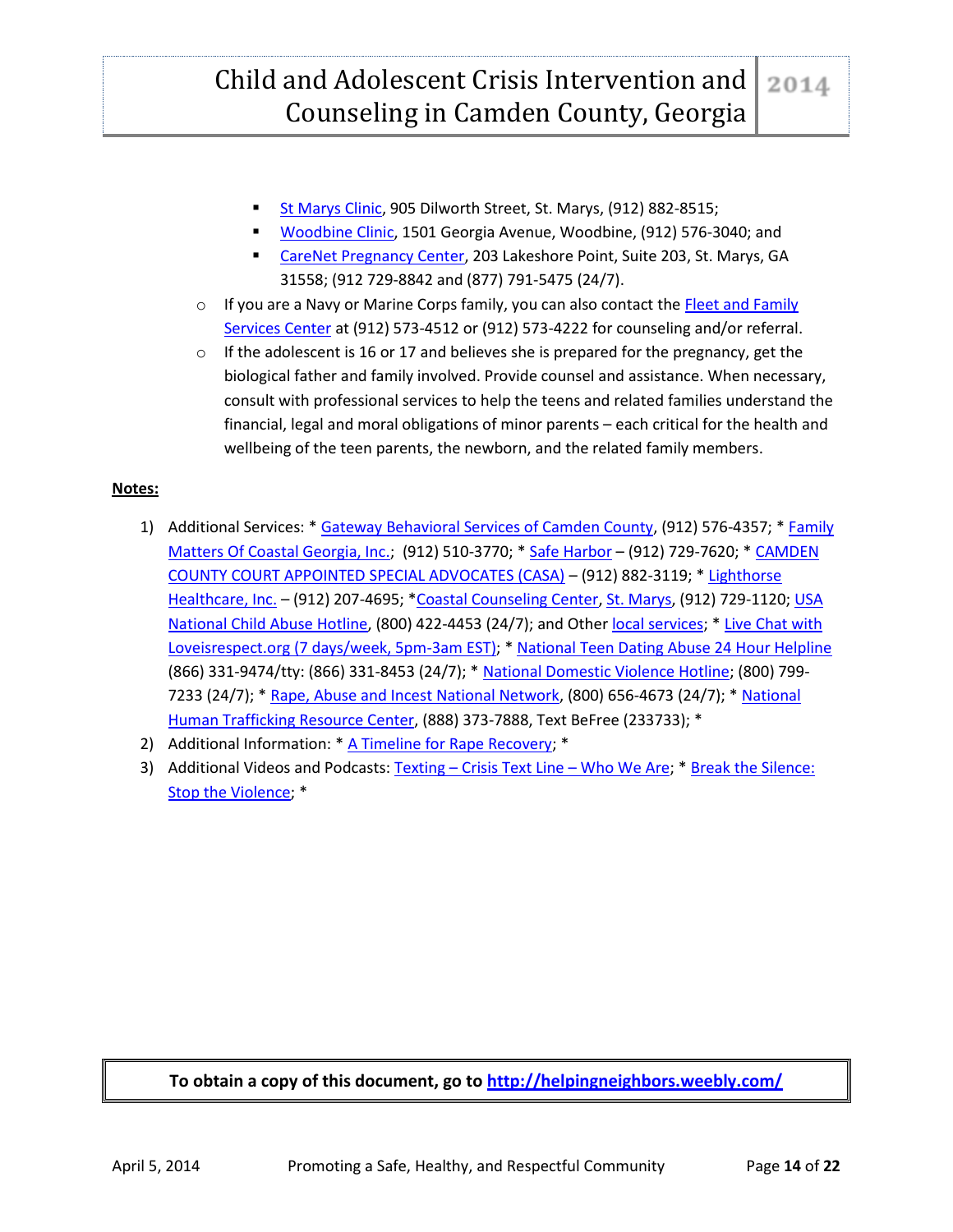## <span id="page-15-0"></span>**Substance Abuse – Crisis Intervention and Counseling Quick-Guide**

#### **Definition**

[Substance abuse](https://www.aamft.org/imis15/content/consumer_updates/adolescent_substance_abuse.aspx) is the harmful pattern of children and teens using substances to the degree of impairment, distress, and causing danger to self and others. These substances include: [tobacco,](http://www.fda.gov/tobaccoproducts/protectingkidsfromtobacco/default.htm) [alcohol,](http://pubs.niaaa.nih.gov/publications/AA67/AA67.htm) [illicit drugs](http://www.childtrends.org/wp-content/uploads/2013/09/Illicit-drug-use-Highlight-9.13.pdf) and [prescription drugs.](http://www.fda.gov/forconsumers/consumerupdates/ucm220112.htm) [Statistics](http://www.drugabuse.gov/related-topics/trends-statistics) suggest that alcohol and misuse of prescription drugs are on the rise among children and adolescents and that the use of illicit drugs is more [widespread](http://www.samhsa.gov/newsroom/advisories/1308285320.aspx) than most parents realize.

#### **Warning Signs**

Many youth may show [symptoms](http://www.medicinenet.com/teen_drug_abuse/page4.htm#what_are_the_symptoms_and_warning_signs_of_drug_abuse) an[d behaviors](http://www.drugabuse.gov/publications/science-addiction) that indicate use of a prohibited substance without alarming parents or other adults. However, if there are several signs happening at the same time or if they occur suddenly or are extreme, it is suggestive of dangerous substance abuse and should be addressed to protect the youth from serious harm[. Signs include:](http://www.focusonthefamily.com/parenting/parenting_challenges/kids-and-substance-abuse/stages-and-warning-signs-of-substance-abuse.aspx)

- Apparent slurring of speech, incoherent ramblings, lack of self-control, memory lapses  $\bullet$
- Pilfering money or stealing things to purchase alcohol or drugs
- Finding substances in youth's room or personal belongings
- New problems in school (poor attendance, lower grades, disciplinary action)
- Changing friends and a reluctance to have family meet new friends
- Making threats to harm self or others, quit school, run away from home







#### **Responsive Actions – Substance Abuse**

- If you a child or adolescent are using alcohol or abusing drugs:
	- $\circ$  Talk with your parents, an older sibling or adult relative. Ask for help to stop the substance abuse. Ask them to discuss with you the applicable material in this document – to help you understand and receive the assistance necessary to correct the problem.
	- o Talk with a school counselor or coach, your family physician, or
	- o Call the [Georgia Crisis Hotline](http://www.crisistextline.org/textline/?gclid=CJvIttKcg70CFS9p7Aodr2gAHQ) at (800) 715-4225 or TEXT "CTL" TO 741741 for a confidential conversation.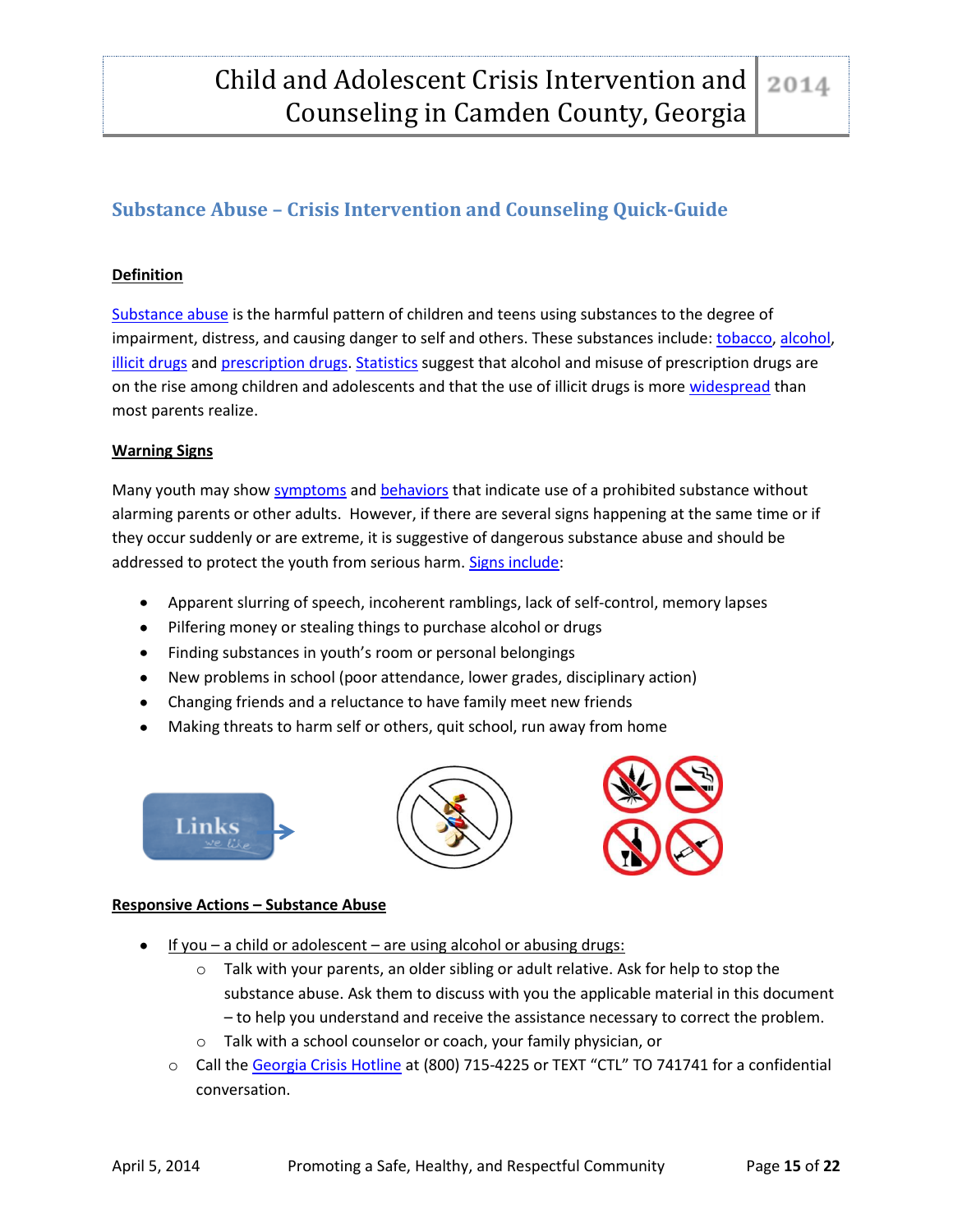Child and Adolescent Crisis Intervention and Counseling in Camden County, Georgia

- If you suspect a child or adolescent is experiencing substance abuse, be proactive:
	- $\circ$  If a child or adolescent is in your home, secure alcohol an[d prescription drugs](http://www.fda.gov/downloads/forconsumers/consumerupdates/ucm048796.pdf) from unauthorized access and use. Learn all you can about the effects and dangers of substance abuse among children and teens. Talk to your child or adolescent.
	- $\circ$  If you believe the abuse is occurring on school property or at a school event, talk with the school counselor, coach or principal.
	- $\circ$  If you recognize and witness adults giving or selling alcohol or drugs to underage youth, call 9-1-1 to report the illegal activity.
	- $\circ$  If you believe your child is a victim of substance abuse, seek help from your family physician or professional counselor.
	- $\circ$  If you are a Navy or Marine Corps family, you can also contact the [Fleet and Family](http://www.cnic.navy.mil/regions/cnrse/installations/navsubbase_kings_bay/ffr/support_services/counseling_and_assistance.html) [Services Center](http://www.cnic.navy.mil/regions/cnrse/installations/navsubbase_kings_bay/ffr/support_services/counseling_and_assistance.html) at (912) 573-4512 or (912) 573-4222 for counseling and/or referral.

#### Notes:

- 1) Additional Services: \* [Gateway Behavioral Services of Camden County,](http://www.gatewaybhs.org/CountyCamden.htm) (912) 576-4357; [\\* Family](http://www.familymattersofcoastalga.org/)  [Matters Of Coastal Georgia, Inc.;](http://www.familymattersofcoastalga.org/) (912) 510-3770; \* [Safe Harbor](http://www.safeharborcenterinc.org/services/) - (912) 729-7620; \* CAMDEN [COUNTY COURT APPOINTED SPECIAL ADVOCATES \(CASA\)](http://www.camdencountycasa.org/index.html) – (912) 882-3119; \* [Lighthorse](http://www.lighthorse.org/service/behavioral-healthcare/)  [Healthcare, Inc.](http://www.lighthorse.org/service/behavioral-healthcare/) - (912) 207-4695; [\\*Coastal Counseling Center,](http://www.coastalcounselingcenter.org/) [St. Marys,](https://maps.google.com/maps?q=104+Lakeshore+Drive,+St+Marys,+Georgia&ie=UTF-8&hq=&hnear=0x88e5028b392029c7:0xab0dbe6b4b1fb5e7,Lakeshore+Dr,+St+Marys,+GA+31558&gl=us&ei=2-AYU67FLOjg0gHHvYHQDg&ved=0CCQQ8gEwAA) (912) 729-1120; USA [National Child Abuse Hotline,](http://www.childhelp.org/pages/hotline-home) (800) 422-4453 (24/7); and Other [local services.](http://therapists.psychologytoday.com/rms/county/GA/Camden.html)
- 2) Additional Information: Social Pressures [EVERY SMOKE COUNTS;](http://therealcost.betobaccofree.hhs.gov/decisions/how-to-deal/social-pressures/index.html?gclid=CNee1vKa_rwCFRFnOgodYhcAJw) \* [SUBSTANCE ABUSE ISSUES;](http://aids.gov/hiv-aids-basics/staying-healthy-with-hiv-aids/taking-care-of-yourself/substance-abuse-issues/) \* [Drug Abuse Pictures Slideshow: Commonly Abused Prescription and OTC Drugs;](http://www.medicinenet.com/drug_abuse_pictures_slideshow_otc_prescription/article.htm) \* [Alcohol](http://www.medicinenet.com/alcohol_abuse_health_risks_pictures_slideshow/article.htm)  [Abuse Pictures Slideshow: 12 Health Risks of Chronic Heavy Drinking;](http://www.medicinenet.com/alcohol_abuse_health_risks_pictures_slideshow/article.htm) \*
- 3) Additional Videos and Podcasts: Texting [Crisis Text Line](http://www.crisistextline.org/who-we-are?)  Who We Are; [\\* Drug-Free World;](http://www.drugfreeworld.org/real-life-stories.html) \* [Drug Abuse Education -](http://www.youtube.com/watch?v=gP-hx9qPZiU) It's a Fact!; \*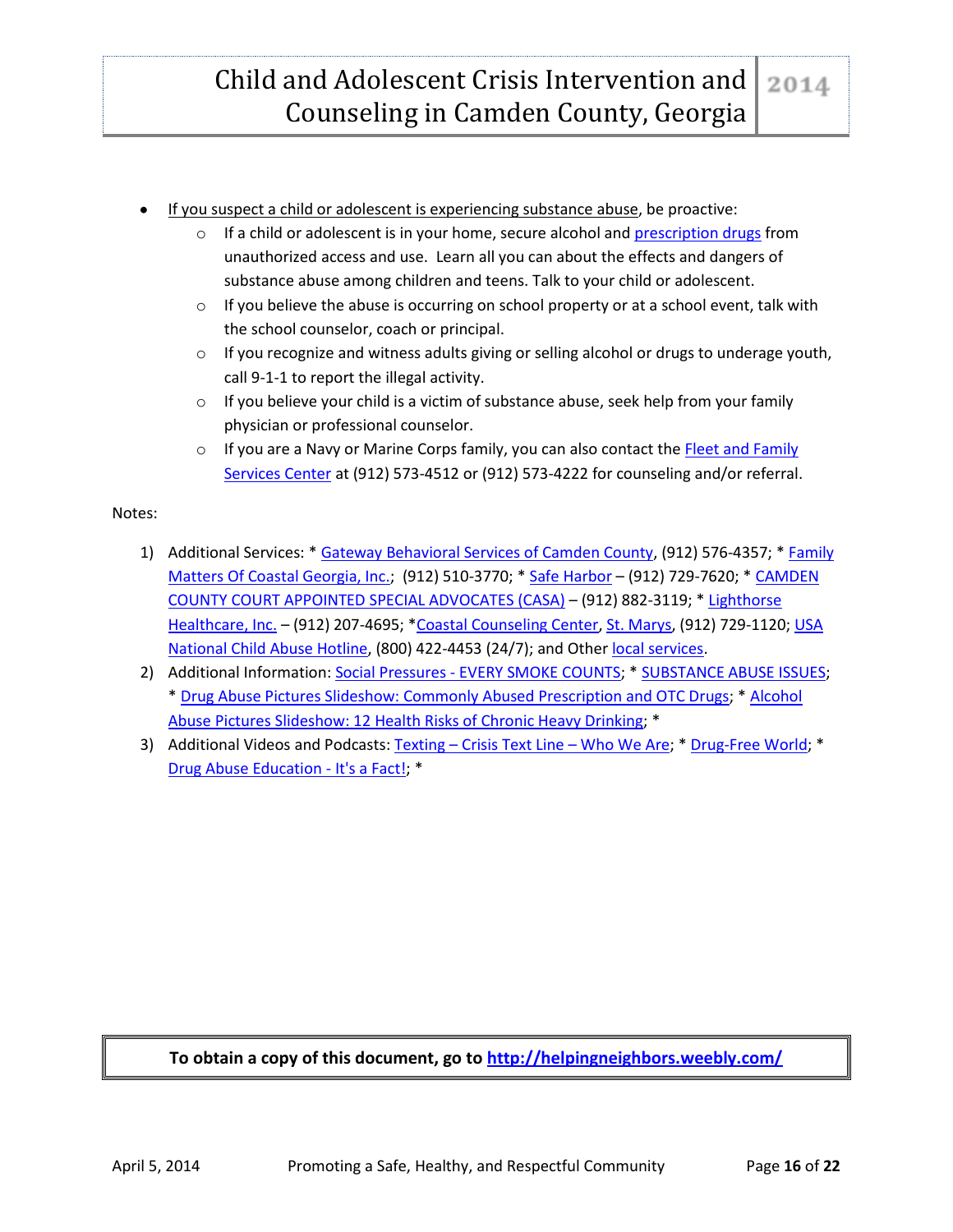# <span id="page-17-0"></span>**Appendix**

## <span id="page-17-1"></span>**Training and Seminars**

- 1. CAMDEN COUNTY COURT APPOINTED SPECIAL ADVOCATES (CASA) 2014 In-Service Training Schedul[e http://www.camdencountycasa.org/index.html.](http://www.camdencountycasa.org/index.html) In-Service Training Sessions are held each month at the CASA office, 5:30pm
- 2. [Camden Community Alliance & Resources, Inc.](http://www.camdenfamilies.org/) is Camden County's official planning agency for improving the lives of families and children. Scheduled training includes:
	- a. In October 2014: Aggression Replacement Training for local and regional mental health counseling teams.
	- b. Annually: Prevention Credentialing core training.
	- c. For a calendar of events, go to [http://www.camdenfamilies.org/what\\_you\\_can\\_do/event\\_calendar.html](http://www.camdenfamilies.org/what_you_can_do/event_calendar.html)
	- d. For addition information, contact Camden Community Alliance & Resources, Inc. at Phone (912) 882-7295; Fax (912) 510-5030; E-mail [office@camdenfamilies.org;](mailto:office@camdenfamilies.org) 1000 Pro Three Pkwy, PO Box 5087, St. Marys, GA 31558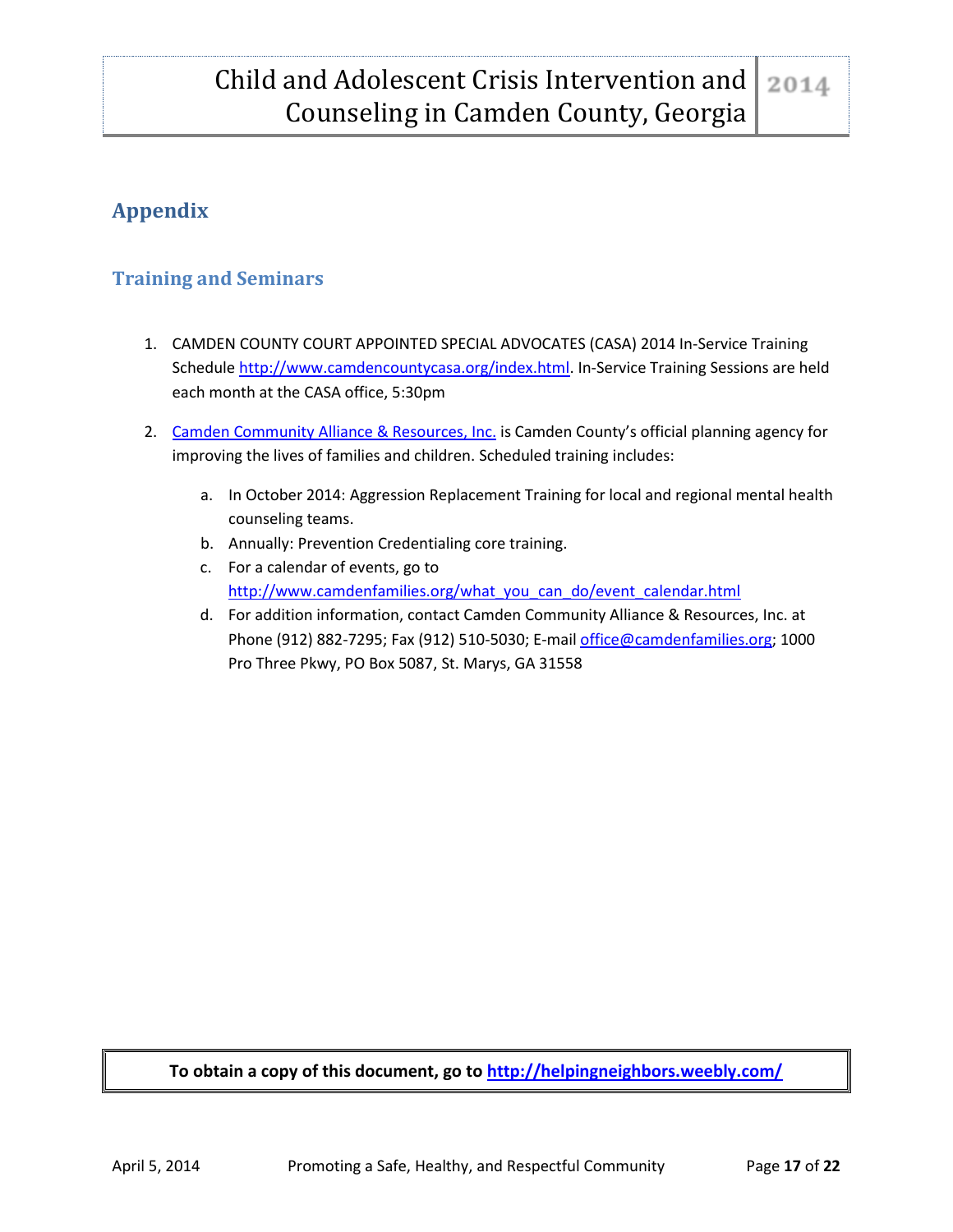# <span id="page-18-0"></span>**Medical, Intervention, and Counseling Resources**

| Medical, Intervention, and Counseling Resources * Doing Business As - DBA                     |                                                                                                                                                                                                                 |                                                                                                                                                                                                                                                                                                 |  |  |
|-----------------------------------------------------------------------------------------------|-----------------------------------------------------------------------------------------------------------------------------------------------------------------------------------------------------------------|-------------------------------------------------------------------------------------------------------------------------------------------------------------------------------------------------------------------------------------------------------------------------------------------------|--|--|
| Organization                                                                                  | <b>Contact Information</b>                                                                                                                                                                                      | <b>Services Provided</b>                                                                                                                                                                                                                                                                        |  |  |
| <b>Boys Town</b>                                                                              | 800-448-3000<br>http://www.boystown.org/                                                                                                                                                                        | Suicide Hotline: National nonprofit,<br>staffed 24/7 by trained counselors.<br>Accredited by American Association of<br>Suicidology.                                                                                                                                                            |  |  |
| Camden<br><b>Community Crisis</b><br>Center, Inc.<br>(DBA: Camden<br>House)                   | http://camdenhousega.org/<br>Crisis Line: (912) 882-7858                                                                                                                                                        | Temporary refuge or shelter, counseling,<br>and referral services as appropriate to<br>assist victims of family violence and their<br>children.                                                                                                                                                 |  |  |
| <b>Camden County</b><br><b>Court Appointed</b><br><b>Special Advocates</b><br>(CASA) Program  | 912-882-3119<br>http://www.camdencountycasa.org/i<br>ndex.html<br>700 Charles Gilman Jr. Avenue<br>Kingsland, GA 31548                                                                                          | Nonprofit (501C3) agency with trained<br>volunteers appointed by judicial system<br>to speak on behalf of abused and<br>neglected children involved in juvenile<br>court proceedings. Classes and seminars<br>for professionals and volunteers in child<br>abuse, parenting and related issues. |  |  |
| <b>Camden County</b><br>Department of<br><b>Family and Children</b><br><b>Services (DFCS)</b> | 912-262-3260 (Camden) 855-422-<br>4453 (Georgia)<br>https://dfcs.dhs.georgia.gov/child-<br>abuse-neglect<br>700 Charles Gilman Jr. Avenue<br>Kingsland, GA 31548                                                | State agency providing services for<br>children including reporting and<br>investigating child abuse, foster care and<br>adoption services.                                                                                                                                                     |  |  |
| <b>Camden County</b><br><b>Health Department</b><br><b>Clinics</b>                            | St. Marys Clinic<br>912-882-8515 http://gachd.org/<br>909 Dilworth Street, St. Marys 31558<br>Open 8-5 M-F<br>Woodbine Clinic 912-575-3040 fax<br>912-729-3111<br>1501 Georgia Avenue, Woodbine<br>Open 8-5 M-F | Government agency providing health<br>services including STD testing, pregnancy<br>testing, women's health services.                                                                                                                                                                            |  |  |
| <b>Coastal Counseling</b><br><b>Center</b>                                                    | (912) 729-1120<br>http://www.coastalcounselingcenter.<br>$org/$                                                                                                                                                 | Nonprofit agency providing substance<br>abuse counseling for adolescents on<br>sliding fee scale.                                                                                                                                                                                               |  |  |
| <b>CareNet Pregnancy</b><br><b>Center of Coastal</b><br>Georgia                               | Crisis 24 hour line (877) 791-5475;<br>(912) 729-8842<br>http://coastalcarenet.org/                                                                                                                             | Nonprofit agency provides pregnancy<br>testing, STD testing, pregnancy<br>counseling; no abortion services. M-Th.                                                                                                                                                                               |  |  |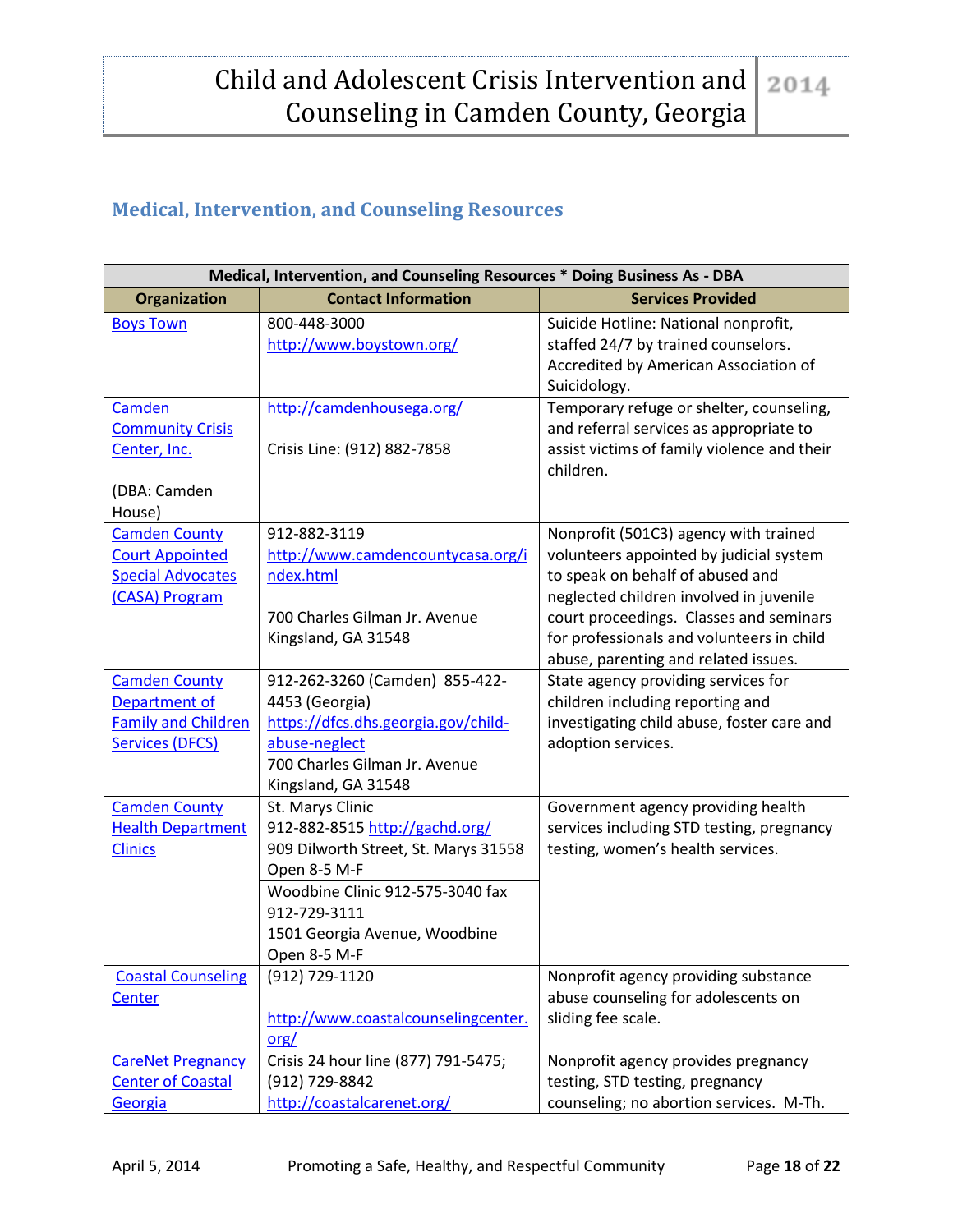## Child and Adolescent Crisis Intervention and 2014 Counseling in Camden County, Georgia

| Medical, Intervention, and Counseling Resources * Doing Business As - DBA |                                      |                                             |  |  |
|---------------------------------------------------------------------------|--------------------------------------|---------------------------------------------|--|--|
| Organization                                                              | <b>Contact Information</b>           | <b>Services Provided</b>                    |  |  |
|                                                                           | 203 Lakeshore Point Suite 203        | $9 - 5.$                                    |  |  |
|                                                                           | St. Marys, GA 31558                  |                                             |  |  |
| <b>Family Matters Of</b>                                                  | Crisis Line (912) 409-8565; Office   | For profit medical management company       |  |  |
| Coastal Georgia,                                                          | (912) 882-6448                       | with professional counselors in             |  |  |
| Inc.                                                                      | http://www.familymattersofcoastalg   | psychotherapy, depth psychology,            |  |  |
|                                                                           | a.org/home                           | psychological testing and medication        |  |  |
|                                                                           | 605 Osborne St.                      | management. Insurance accepted;             |  |  |
|                                                                           | St Marys, GA 31558                   | sliding fee scale available.                |  |  |
| <b>Fleet and Family</b>                                                   | (912) 573-4512                       | Military support group providing            |  |  |
| <b>Support Center</b>                                                     | http://www.cnic.navy.mil/regions/cn  | assistance and referrals to active families |  |  |
|                                                                           | rse/installations/navsubbase_kings_b | with children in crisis.                    |  |  |
|                                                                           | ay/ffr/support services/counseling a |                                             |  |  |
|                                                                           | nd assistance.html                   |                                             |  |  |
|                                                                           | 1063 Tennessee Avenue, Building      |                                             |  |  |
|                                                                           | 1051, Kings Bay N.S.                 |                                             |  |  |
| Gateway                                                                   | (912) 576-4357                       | Public nonprofit organization providing     |  |  |
| <b>Behavioral Services</b>                                                | http://www.gatewaybhs.org/County     | child and adolescent mental health and      |  |  |
| of Camden County                                                          | Camden.htm                           | addiction counseling.                       |  |  |
|                                                                           | 701A Charles Gilman Jr. Avenue,      |                                             |  |  |
|                                                                           | Kingsland, GA 31548                  |                                             |  |  |
| <b>GLBT National</b>                                                      | (800) 246-7743                       | National nonprofit hotline with peer level  |  |  |
| <b>Youth Talk</b>                                                         | http://www.glnh.org/talkline/        | counseling for youth 14-25, M-F 4 p.m. to   |  |  |
|                                                                           |                                      | midnight; Sat noon to 5 p.m. EST.           |  |  |
| <b>JASMYN</b>                                                             | M-F by appointment only              | Non-profit organization for lesbian, gay,   |  |  |
| (Jacksonville Sexual                                                      | http://jasmyn.org/                   | bisexual, transgender and questioning       |  |  |
| Minority Youth                                                            |                                      | (LGBTQ) youth (13-23).                      |  |  |
| Network)                                                                  |                                      |                                             |  |  |
| LightHorse                                                                | Crisis Line (912) 207-4695; Office:  | Nonprofit behavioral health care center     |  |  |
| Healthcare, Inc.                                                          | (912) 882-3800                       | providing psychiatric and psychological     |  |  |
|                                                                           | http://www.lighthorse.org/           | counseling services for children,           |  |  |
|                                                                           |                                      | adolescents, families and adults. Accepts   |  |  |
|                                                                           | 2060 Dan Proctor Drive, Suite 3300   | insurance and sliding fee scale. Serves as  |  |  |
|                                                                           | St. Marys, GA 31558                  | crisis assessment team for the Emergency    |  |  |
|                                                                           |                                      | Department at Southeast Georgia Health      |  |  |
|                                                                           |                                      | System, Camden Campus.                      |  |  |
| Loveisrespect.org                                                         | (866) 331-9474                       | National 24/7 hotline staffed by peer       |  |  |
|                                                                           | Text loveis to 22522                 | counselors for teens concerned about        |  |  |
|                                                                           | http://www.loveisrespect.org/        | dating abuse.                               |  |  |
| <b>National Suicide</b>                                                   | (800 273-8255                        | National 24/7 hotline that provides         |  |  |
| <b>Prevention Lifeline</b>                                                |                                      | professional intervention and assessment    |  |  |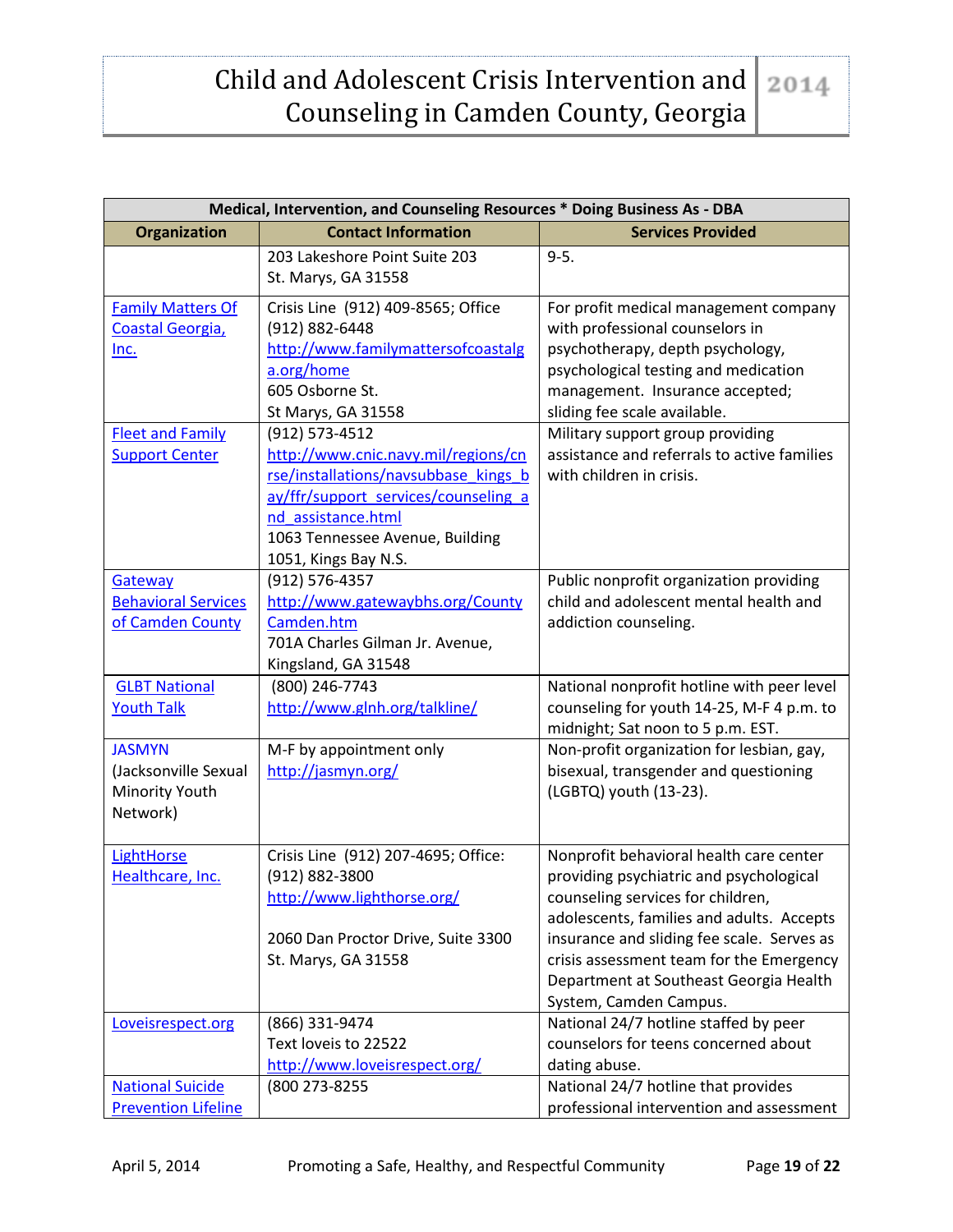#### Child and Adolescent Crisis Intervention and 2014 Counseling in Camden County, Georgia

| Medical, Intervention, and Counseling Resources * Doing Business As - DBA |                                      |                                             |  |  |
|---------------------------------------------------------------------------|--------------------------------------|---------------------------------------------|--|--|
| <b>Organization</b>                                                       | <b>Contact Information</b>           | <b>Services Provided</b>                    |  |  |
|                                                                           | http://www.suicidepreventionlifeline | and then networks callers to nearest        |  |  |
|                                                                           | .org/                                | suicide prevention service center.          |  |  |
| <b>National Teen</b>                                                      | (800) 799-7233                       | Nonprofit offering online chat 24/7 for     |  |  |
| <b>Domestic Violence</b>                                                  | http://www.thehotline.org/           | those experiencing dating abuse.            |  |  |
| <b>Hotline</b>                                                            |                                      |                                             |  |  |
| <b>Safe Harbor</b>                                                        | Crisis Line (912) 222-5507           | Nonprofit organization focused on child     |  |  |
| Children's                                                                | Office: (912) 729-7630               | abuse providing interview evaluations for   |  |  |
| <b>Advocacy Center</b>                                                    | http://www.safeharborcenterinc.org/  | law enforcement, counseling, advocacy       |  |  |
|                                                                           | services/                            | and parenting classes.                      |  |  |
|                                                                           | 104 Lakeshore Drive Suite E          |                                             |  |  |
|                                                                           | St. Marys, GA 31558                  |                                             |  |  |
| <b>School Safety</b>                                                      | 877-SAY-STOP (877-729-7867)          | For students to anonymously report an       |  |  |
| <b>Hotline</b>                                                            | http://www.gadoe.org/External-       | unsafe situation in school. (Weapons,       |  |  |
| (Ga. DOE)                                                                 | Affairs-and-                         | drugs, alcohol, bullying, etc.)             |  |  |
|                                                                           | Policy/AskDOE/Pages/School-Safety-   |                                             |  |  |
|                                                                           | Hotline.aspx                         |                                             |  |  |
| <b>Southeast Georgia</b>                                                  | (912) 576-6200                       | Nonprofit hospital providing treatment      |  |  |
| <b>Health System,</b>                                                     | 2000 Dan Proctor Drive               | and crisis intervention linkages in case of |  |  |
| Camden Campus                                                             | St. Marys, GA 31558                  | injury in any of the children in crisis     |  |  |
| Emergency                                                                 | http://www.sghs.org/locations/hospi  | situations in this document.                |  |  |
| Department                                                                | tal-campuses/camden/                 |                                             |  |  |
| <b>The Crisis Text Line</b>                                               | http://www.crisistextline.org/       | Crisis Text Line serves young people in     |  |  |
|                                                                           |                                      | any type of crisis, providing them access   |  |  |
|                                                                           |                                      | to free, 24/7, emotional support and        |  |  |
|                                                                           |                                      | information they need                       |  |  |
| <b>The Trevor Project</b>                                                 | (866) 488-7386                       | National organization providing crisis      |  |  |
|                                                                           | http://www.thetrevorproject.org/     | intervention and suicide prevention         |  |  |
|                                                                           |                                      | services to lesbian, gay, bisexual,         |  |  |
|                                                                           |                                      | transgender and questioning (LGBTQ)         |  |  |
|                                                                           |                                      | young people ages 13-24.                    |  |  |
| <b>USA National Child</b>                                                 | (800) 422-4453                       | National nonprofit 24/7 confidential,       |  |  |
| <b>Abuse Hotline</b>                                                      | http://www.childhelp.org/pages/hotl  | anonymous hotline to report child abuse.    |  |  |
|                                                                           | ine-home                             | Services in 170 languages.                  |  |  |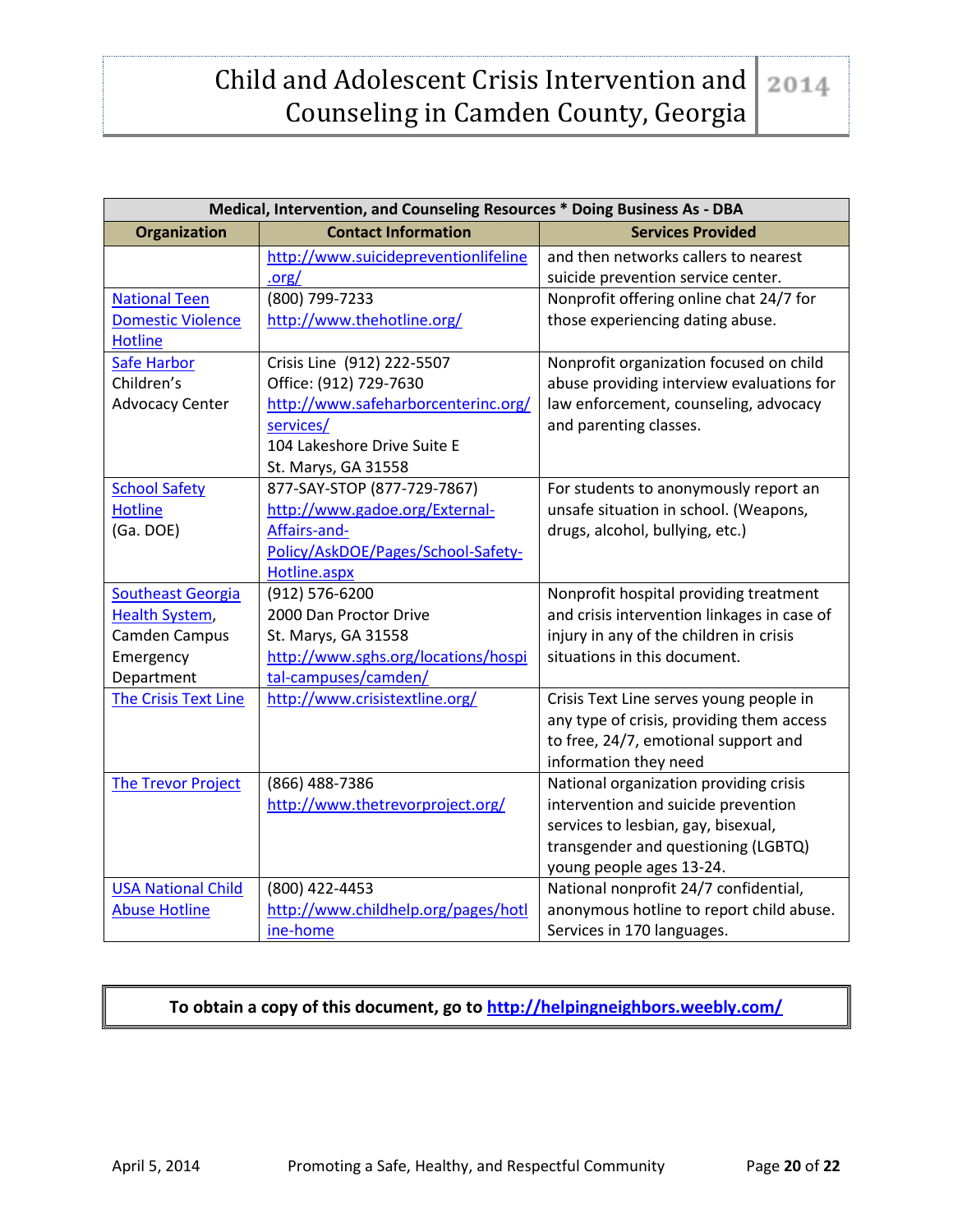## <span id="page-21-1"></span><span id="page-21-0"></span>**Other Information**

- **Prescription Drug Disposal**
	- 1. [How to Dispose of Unused Medicines](http://www.fda.gov/forconsumers/consumerupdates/ucm101653.htm)
		- a. In Camden County, Georgia, the Sheriff's Office provides a Prescription Drug Disposal Drop Box at [209 East 4th Street; Woodbine, GA 31569;](https://maps.google.com/maps?q=209+East+4th+Street%3B+Woodbine,+GA+31569+map&ie=UTF-8&hq=&hnear=0x88e517bbe196c611:0x1a3a89d624488e30,209+E+4th+St,+Woodbine,+GA+31569&gl=us&ei=kXfoUu-PJOOiyAGVz4D4Ag&ved=0CCQQ8gEwAA) Monday – Friday 8:00AM to 5:00PM
		- b. Other locations in Georgia and other States are listed at: <http://www.stoprxabuseinga.org/prescription-drug-disposal.html>
	- 2. [5 Step American Medicine Chest Challenge](http://www.americanmedicinechest.com/)
	- 3. If you have additional questions about [disposing of your](http://www.fda.gov/drugs/resourcesforyou/consumers/buyingusingmedicinesafely/ensuringsafeuseofmedicine/safedisposalofmedicines/ucm186187.htm) medicine, contact your Pharmacist, Doctor, or call the [Federal Drug Administration \(FDA\)](http://www.fda.gov/drugs/) at (888) INFO-FDA ((888) 463-6332).
- <span id="page-21-2"></span>**The Parent and Guardian – Taking Care of Yourself**
	- 1. [Checklist](http://www.aliveandwelltrainingcenter.org/13_checklist_taking_care_of_yourself.pdf)
	- 2. [Be Smart](http://www.besmartbewell.com/)  Be Well
- <span id="page-21-3"></span>**LGBTQ Information Resources**
	- 1. The Jacksonville Area Sexual Minority Youth Network [\(JASMYN\)](http://jasmyn.org/) is a non-profit youth services organization for lesbian, gay, bisexual, transgender and questioning (LGBTQ) youth ages 13-23, in Jacksonville, Florida.
	- 2. The [Trevor Project](http://www.thetrevorproject.org/) is the leading national organization providing crisis intervention and suicide prevention services to lesbian, gay, bisexual, transgender and questioning (LGBTQ) young people ages 13-24.
		- a. Need help? We are here for you 24/7: 1-866-488-7386
		- b. I need a safe, non-judgmental place to talk.
			- i. [TrevorText-](http://www.thetrevorproject.org/pages/get-help-now#tt) Available on Fridays (4:00 p.m. 8:00 p.m. ET / 1:00 p.m. 5:00 p.m. PT). Text the word "Trevor" to 1-202-304-1200. Standard text messaging rates apply.
			- ii. [TrevorChat](http://www.thetrevorproject.org/pages/get-help-now#tt) Available 7 days a week  $(3:00 \text{ p.m. -} 9:00 \text{ p.m. E}T / 12:00 \text{ p.m. -}$ 6:00 p.m. PT).
	- 3. [A Practitioner's resource Guide: Helping Families to support their LGBT children](http://store.samhsa.gov/shin/content/PEP14-LGBTKIDS/PEP14-LGBTKIDS.pdf)
- <span id="page-21-4"></span>**Where Else to Get Help** 
	- 1. [Time To Get Help](http://timetogethelp.drugfree.org/) Call: 855-DRUGFREE (855-378-4373) English and Spanish